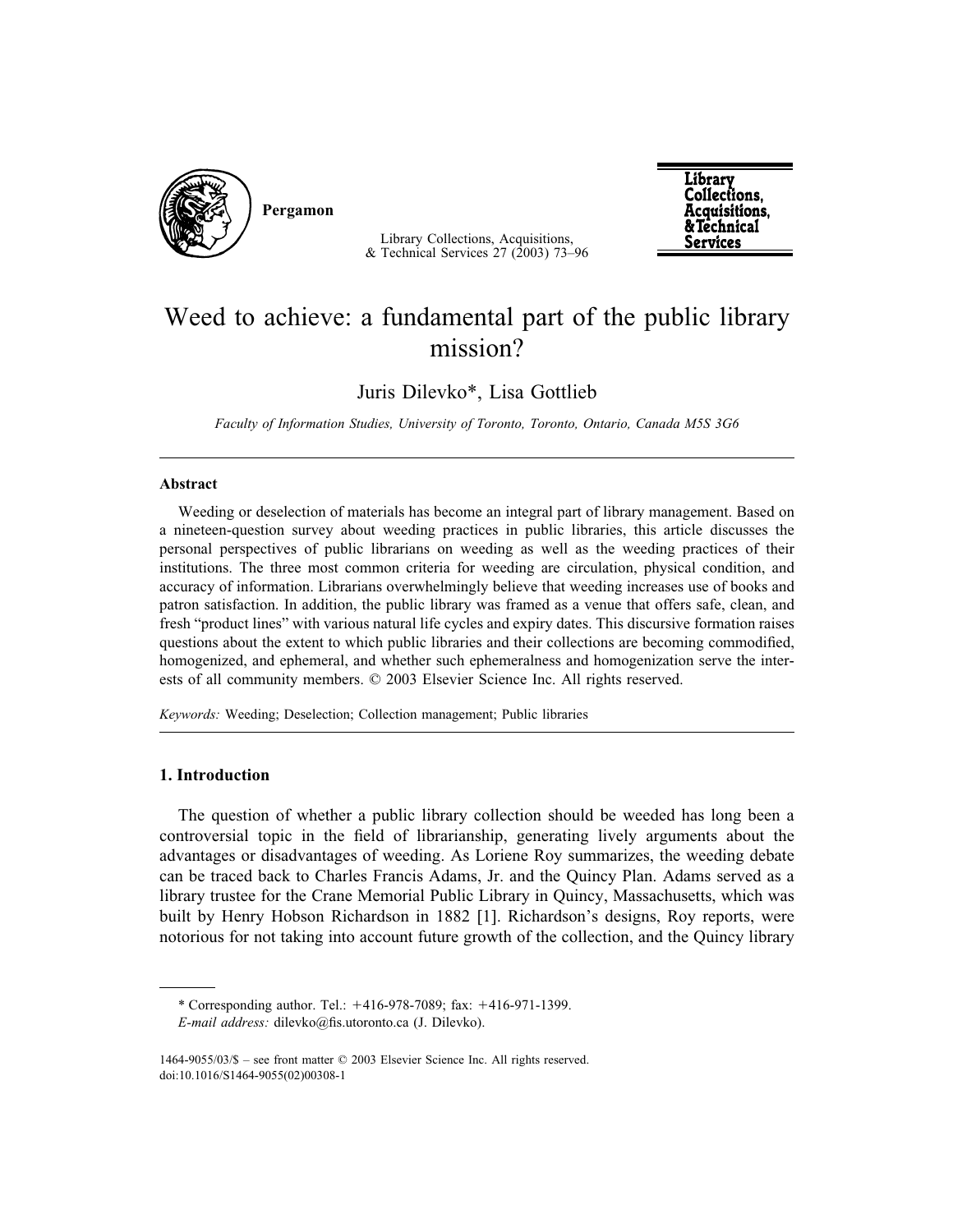was no exception. By 1892, there were 19,000 volumes in the collection, but the total projected capacity was only 20,000. Dire measures therefore had to be taken, and the so-called Quincy Plan—weeding all but the most popular materials, producing finding aids for readers, and transferring research materials to locations that were more convenient for potential users—was born. The plan caused great consternation, and heated discussion about it ensued at the 1893 American Library Association (ALA) convention. For example, William Poole, a founding member of the ALA, wrote that a concerted program of weeding would ensure that the library will have "no books which will interest persons with an intellectual range above that of clod-hoppers and market gardeners." Rather than weeding, libraries should adopt a policy of "adding the books which elevate the literary and historical taste of the public, in meeting . . . the wants of scholarly readers, and not neglecting to provide the books for the young and the less educated class" [2]. Poole's comments about weeding were part of his campaign for better-designed and more capacious library buildings. In his mind, architects of libraries were overly concerned with aesthetic matters to the detriment of practical considerations such as sufficient space for books. He therefore wanted librarians to take the lead in developing new library buildings and floor plans, thus keeping a tight rein on the proclivity of architects for fanciful excesses [3]. If buildings were larger, weeding pressures would disappear or be mitigated.

In the  $20<sup>th</sup>$  century, the debate about weeding followed, for all intents and purposes, the contours of the controversy surrounding the Quincy Plan. On one side are those who believe that weeding is all about space: space must be made for current, useful materials that will actually circulate and make the library more appealing. On the opposing side are those who believe that other considerations beyond mere numbers must be taken into account when operating a public library. J. Wesley Miller, for instance, laments that librarians are "throwing away books with enough vigor to make book burnings under the Inquisition look like a hotdog roast at a Methodist Sunday-school picnic." Arguing that "antique books are not a renewable resource" and that "the enormous strength of the historic preservation and collectibles movement belie claims that there is no demand for worthwhile old books and authors," Miller suggests that "every public library should establish a substantial American Heritage collection containing the whole works of classic authors of Anglo-American culture up to 1900" and that, if any weeding is to be done, it must be left "to the most learned, experienced, and conservative of multidisciplinary information specialists" simply because "it takes a great deal of learning to know just how important minor authors are" [4]. Of course, a distinction should be made between the library's role with regard to retaining research materials and weeding of general collections. Central branches of systems often serve a research function, and thus the question of weeding in such research-oriented public units should likely be applied on a different basis than in non-research oriented units.

Another consistent feature of the weeding debate is that almost all of the literature about weeding is advocacy-based and prescriptive in nature, with a few controlled studies about whether weeding fulfils its goal of increasing circulation [5]. There is, for example, Joseph P. Segal's *Evaluating and Weeding Collections in Medium and Small-Sized Public Libraries: The CREW Method*, which provides a model for integrating weeding into the entire selection and acquisitions process. Segal suggests that books have "useful careers," but once these careers are over, they should be "retired" using a systematic approach that "streamlin[es]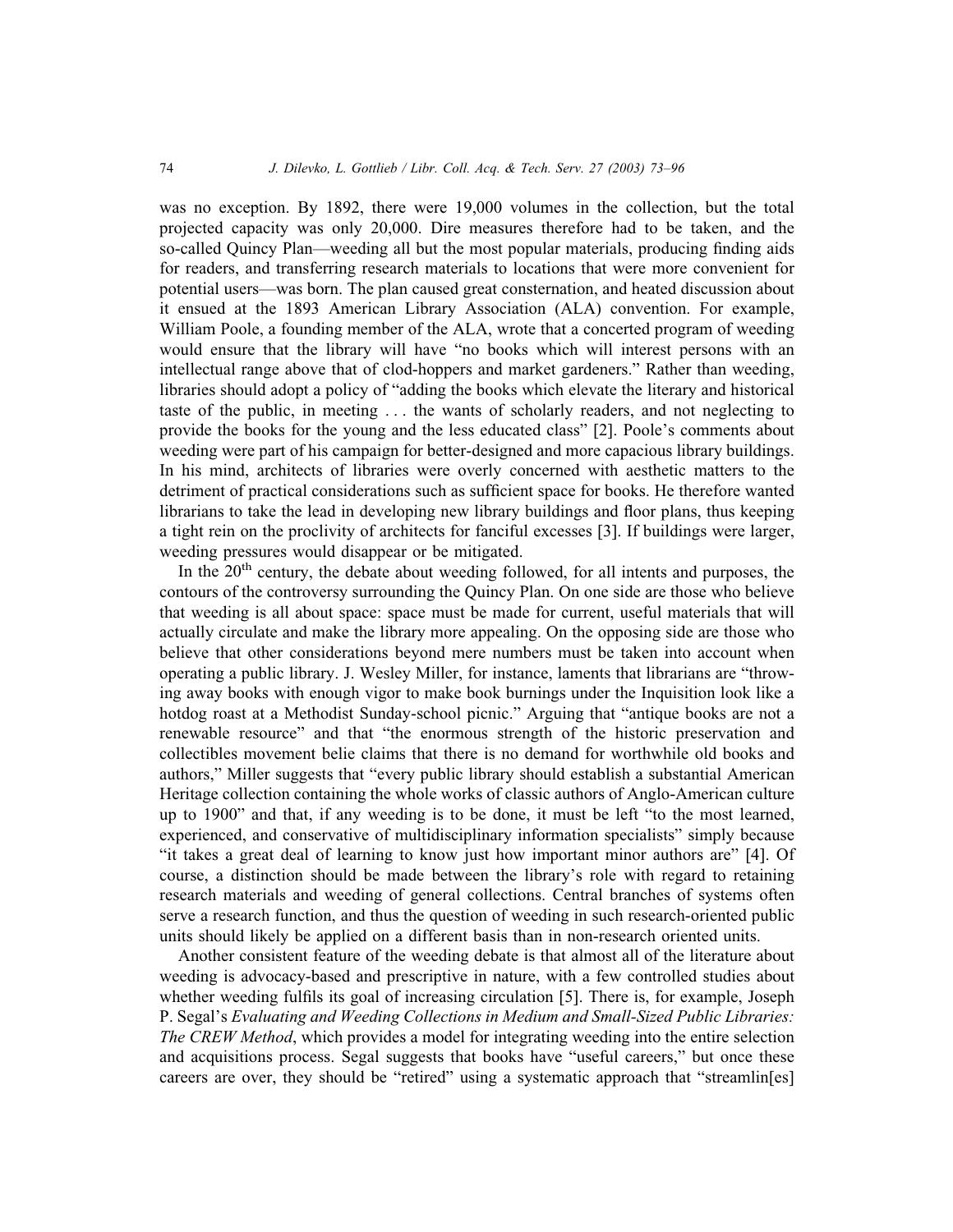your collection for efficient and reliable use . . . making it easier and faster for the people of your community to find the facts, phrases, and stories they need" [6]. His approach includes three components: the number of years since the book's latest copyright data; the number of years since its last recorded circulation; and the presence of various factors he labels as "musty"—misleading, ugly, superseded, trivial, irrelevant to a particular library's collection [7]. Stanley J. Slotes's *Weeding Library Collections: Library Weeding Methods*, published in a fourth edition in 1997, proposes that a variable called "shelf-time period," defined as the "time a book remains on the shelf between successive uses," is the best way to create "a smaller core collection that would satisfy a given level of predicted future use" [8]. Less formal approaches based on personal preferences are also prevalent. For instance, Cathy Carey advocates "survival weeding": "When going down an aisle in search of a history of Korea, pull those two tattered books on China. It takes only a second" [9]. Merle Jacob supplies "a handy rule of thumb for the types of books I weed" in the fiction collection, describing a process where she focuses on, among others, older single title authors, obscure foreign authors, earlier or lesser works of authors who have died, series books when titles are missing, and less important titles of classic authors [10].

Three examples of controlled studies about weeding in public libraries provided mixed results about the positive effect of weeding on circulation. Penelope McKee, after using the Slote method, observed that there was "a strong positive relationship between declining stock [due to weeding] and increasing circulation" [11]. Carolyn Moore found that, after weeding, the "use factor" of the photography section increased from 25% to 33%, but that the "use factor" of the travel section remained at 9% [12]. Loriene Roy, after four rural Illinois libraries were weeded of 10% of their circulating adult collection, noted that there was "no significant increase in stock turnover rate, total circulation, or adult circulation" [13].

Even rarer are surveys about how and why libraries—whether public or academic—weed. In the early 1970s Roscoe Rouse surveyed public and academic libraries about whether they practiced weeding, how many books they sent to storage, and how many books they discarded, but his main purpose was to determine the extent to which libraries use additional within-library space (e.g., various shelving techniques, storage areas, and annexes) to cope with weeded materials [14]. Elizabeth Futas and Jonathan Tyron, after surveying 60 public and academic libraries in Rhode Island, determined that more than 75% of the institutions had or were developing written policies (including retention schedules) for reference materials [15]. Carol Truett found that only two of her 14 surveyed libraries had written policies for weeding reference materials, although most of the libraries conducted systematic evaluations of their reference collections, paying special attention to age and use [16]. Perhaps the most wide-ranging survey was conducted by Eugene Engeldinger, who found that only 77 of 370 academic libraries (20.8%) had a written policy about weeding reference materials [17]. Engeldinger also asked questions about the frequency of weeding reference materials, reasons for weeding, the number of volumes weeded annually, and the percentage of reference volumes transferred to the circulating stacks or discarded.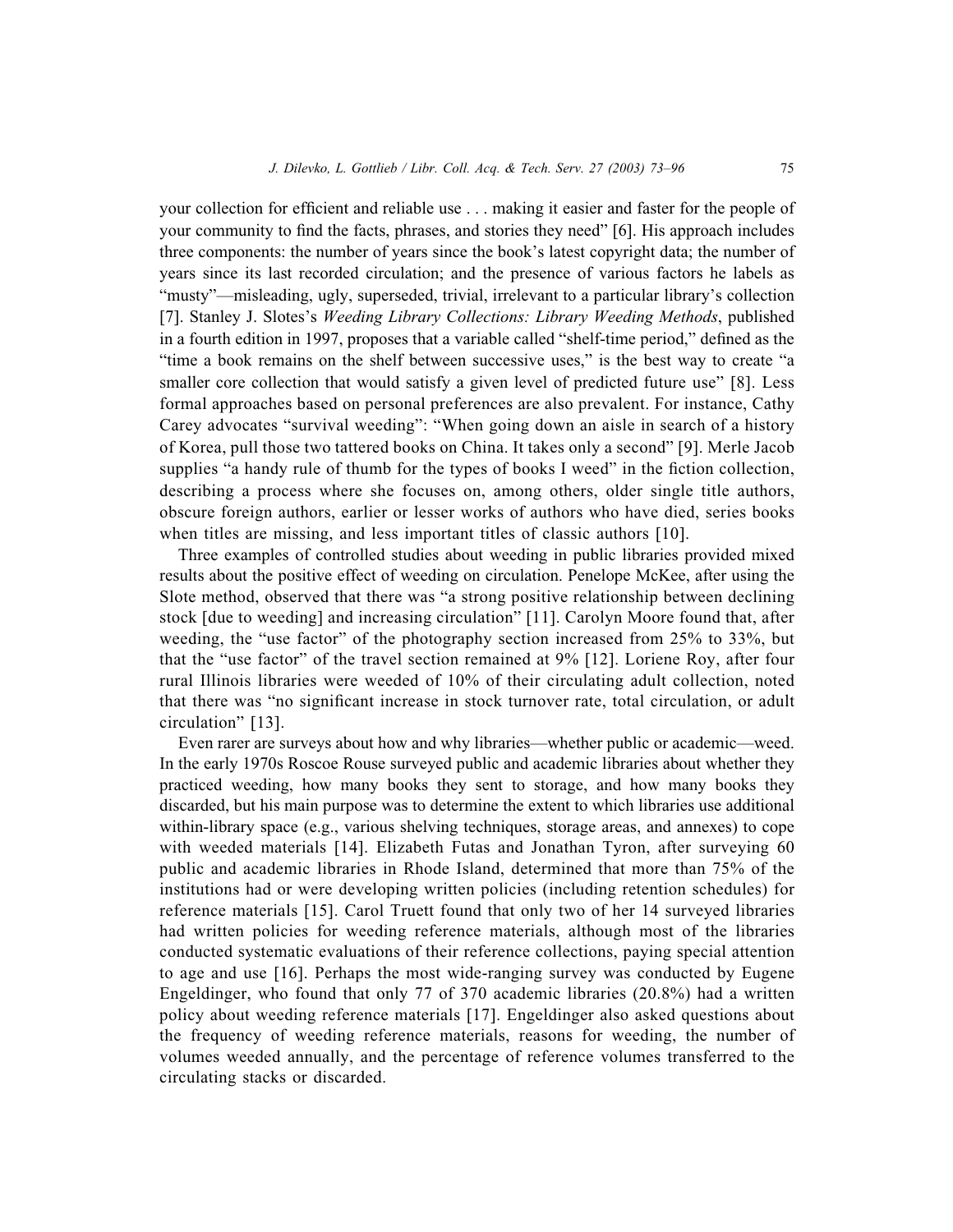# **2. Purpose**

In light of the relatively few surveys about weeding practices in libraries, the purpose of this article is to determine current weeding practices of public libraries in North America with regard to their general (circulating) collections of fiction and non-fiction print materials through a set of survey questions touching upon both institutional and personal perspectives on weeding. The survey included the following issues: Is weeding considered as something that is an important part of library work? How frequently is it done? Why and how is it conducted? Are there any problems involved in weeding? What is done with weeded materials? What are the personal beliefs of librarians about weeding? Are there any improvements that can be brought to the weeding process? In what terms do librarians talk about weeding, and what do these terms suggest about the role of the library? In sum, this article presents an overview picture of weeding practices, beliefs, and issues in public libraries at the beginning of the  $21<sup>st</sup>$  century.

# **3. Method**

In November 2000, graduate students enrolled in the course "Collection Development and Evaluation" at a library and information science program at a major North American university were given a class assignment in which they were asked to send a survey consisting of a set of 19 questions about weeding procedures to randomly-selected public libraries in the United States and the nine English-speaking provinces of Canada (see Table 1). There were 19 students in the class (see Appendix A for the names of participating students). Each student was assigned a page range from the *American Library Directory* (*ALD*) and was then asked to randomly choose the names of about 40 public libraries from the assigned page ranges. All the pages in Volume I of the *ALD* (covering the United States) were assigned as well as the appropriate pages covering Canada in Volume II.

In broad terms, the *ALD* lists libraries by state or province. Within each state or province, libraries are listed in alphabetical order of the town or city name within that state or province. Public libraries are designated by the letter **P**. In general, the more libraries in a particular state, the larger the page range of library listings for that state or province in the *ALD*. Students were requested to devise a systematic random sampling technique for their assigned page ranges. Each student was instructed to count the total number of **P** designations in her/his assigned *ALD* pages and then pick, after a random number start, every *x*<sup>th</sup> public library such that each listed public library had an equal probability of being selected. Students were also told not to select branch libraries.

Students then contacted their randomly selected public libraries by e-mail. An introductory e-mail was sent informing libraries about the nature of the survey and requesting their participation. The e-mail was addressed to the attention of the person who was in charge of collection development or the person responsible for weeding. In the case of small public libraries, the message was addressed to the Head Librarian. Librarians were offered a chance to decline to receive the survey by sending a return e-mail expressing their unwillingness to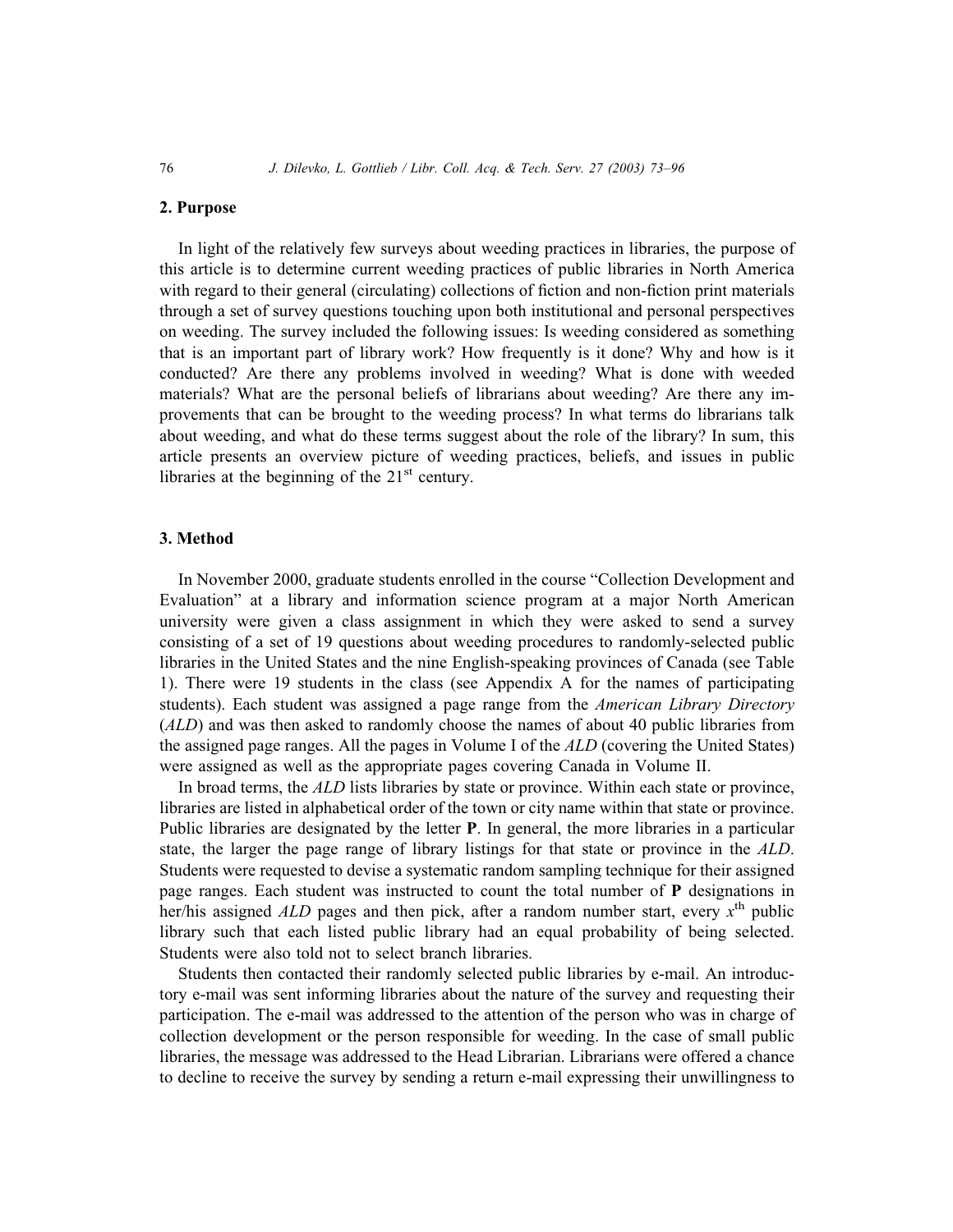Table 1

Text of survey questions (all questions except #1 refer to the general [circulating] book collection of public libraries [fiction and non-fiction] but do not refer to reference collections)

- 1. How many total print book volumes are currently in your public library?
- 2. What are the reasons that you weed the print material contained in your library's general book collection? Please list all the reasons why your library weeds.
- 3. Are there any factors that discourage the weeding of the print material in the general book collection of your library?
- 4. What are the criteria that you use to weed the print material in the general book collection of your library? Name all the criteria that you use, and indicate which criteria are the most important for your library.
- 5. How often do you weed the print material of the general book collection of your library? Is it on a regular basis, or irregular? If regular, what is the usual frequency of weeding? If irregular, when were the last two times that the general collection of your library was weeded?
- 6. What do you do with the weeded print material from the general book collection? For example, is it sold, discarded, does it go into storage, or do you do something else with it?
- 7. What are the position titles of the people who participate in the weeding process? For example, is it generally one person or a collective team effort? How does this process work? Give as much detail as possible.
- 8. Is there a chance for other members of the library staff or members of the community to review material that has been designated as "to be weeded" before it actually is finally weeded? How does this review process work? For example, is there one level of review or multiple review levels?
- 9. What is the position title of the person who has the final say on any weeded print book material?
- 10. Have you ever personally saved a book or books that should have been weeded, i.e., met your library's criteria for weeding? If so, why did you save this book or books?
- 11. Please give details regarding any complaints from members of the general public about weeded books.
- 12. Do you personally believe that weeding increases book usage? If yes, what is your reason for thinking this? If no, why not?
- 13. Do you personally believe that weeding increases the satisfaction of your patrons? If yes, what is your reason for thinking this? If no, why not?
- 14. Do you personally believe that weeding saves staff time? If yes, what is your reason for thinking this? If no, why not?
- 15. Do you personally think that weeding is necessary in order to make room for new technologies? If yes, what is your reason for thinking this? If no, why not?
- 16. Not taking into account the procedures that your library actually follows in weeding, what is your *personal* philosophy about weeding?
- 17. If you could *personally* make changes in your procedures for weeding books in your general collection, what aspects of your weeding procedure would you like to change and why?
- 18. In a perfect world, what would you *personally* do with the print material that your library designates for weeding?
- 19. Does your library follow any written guidelines for weeding the print material of the general book collection of your library? If so, what are these guidelines?

participate. If no expression of unwillingness was received within five working days, the actual survey was then sent to that public library.

All survey questions (except the first one) were open-ended. The survey itself was an e-mail message that contained the text of the 19 questions. In other words, survey respondents could answer the questions from within their own e-mail package without going to an external web site. Respondents could return their surveys simply by pressing the "reply" button on their e-mail packages. A total of 849 initial messages was sent out by the 19 students enrolled in the class. Twenty-six libraries declined to participate. Accordingly, 823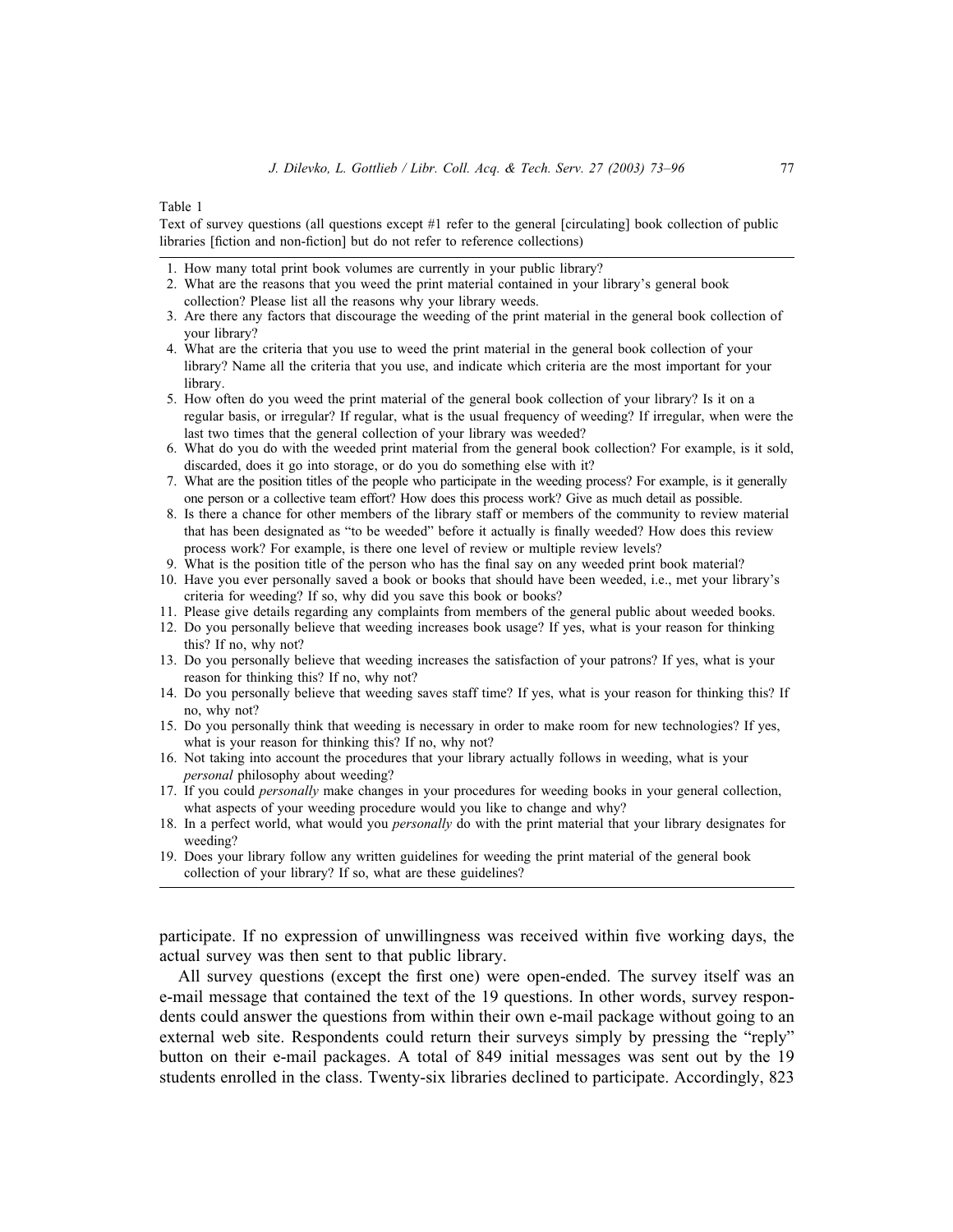surveys were sent to randomly chosen public libraries in the United States and the nine English-speaking provinces of Canada. Completed surveys were received from 294 libraries, for a response rate of 35.7%. As a means of self-identification, respondents were asked how many print volumes their libraries possessed. Of the 294 reporting libraries, 287 provided this information. Libraries fell into the following categories: 52 libraries (18.1%) had less than 20,000 print volumes; 64 (22.3%) had between 20,000 and 49,999; 63 (22%) had between 50,000 and 99,999; another 63 (22%) had between 100,000 and 249,999; 28 (9.8%) had between 250,000 and 499,999; 10 (3.5%) had between 500,000 and 999,999; and seven libraries (2.4%) had more than 1 million print volumes. In other words, 62.4% of responding libraries (179 out of 287) had fewer than 100,000 print volumes, and 84.3% of libraries (242 out of 287) had fewer than 250,000 print volumes. Answers were received from 38 states and eight Canadian provinces. The states and provinces not represented in the survey were: Alaska; Colorado; Connecticut; Delaware; Hawaii; North Dakota; Pennsylvania; Prince Edward Island; South Dakota; Tennessee; West Virginia; Wisconsin; and Wyoming.

Students submitted a written overview of their individual results for grading and class credit. That is, on average, each student received about 15 or 16 returned surveys, and wrote a brief 1,000 word essay about any trends that he/she was able to identify among his/her set of returned surveys. They were also asked to submit, in printed spreadsheet form, the complete texts of answers provided by their survey respondents to the 19 survey questions. For the purposes of the present study, answers from all 294 respondents were collocated and subsequently entered into electronic spreadsheet and word processing software programs. A content analysis of the responses for each of the 19 questions was then performed, and categories were developed to obtain the quantitative results presented below. In the presentation of results, quantitative results are supplemented and enriched by the verbatim comments of survey respondents. The text of the 19 questions used in this survey is provided in Table 1.

# **4. Results**

# *4.1. Frequency of weeding*

As shown in Table 2, a plurality of the surveyed libraries (33%, or 97 libraries) weeded on an "irregular" basis as the need arose, while 23.8% (70 libraries) identified themselves as weeding on an ongoing continuous basis. If those libraries that indicated that they weed daily, weekly, or monthly are added to the "ongoing" category  $(70 + 14 + 12)$ , then 32.7% of surveyed libraries weed on an ongoing basis. Only a very small percentage of libraries weeded every three, four, or five years—14 libraries in total fell into these three categories (4.8%).

Answers provided by many of the libraries indicated that weeding is often a herculean task. A common sentiment was that "[w]e are never done" weeding. For example, one librarian wrote that "we weed continuously. It takes us approximately 1.5 to 2 years to completely do the non-fiction collection. Then we start over again." Another noted that "staff are supposed to be weeding continuously . . . and the extent of weeding is a factor in work performance evaluations and in branch visits by the coordinators of adult and youth services." Another respondent observed that "each reference librarian is assigned a range of Dewey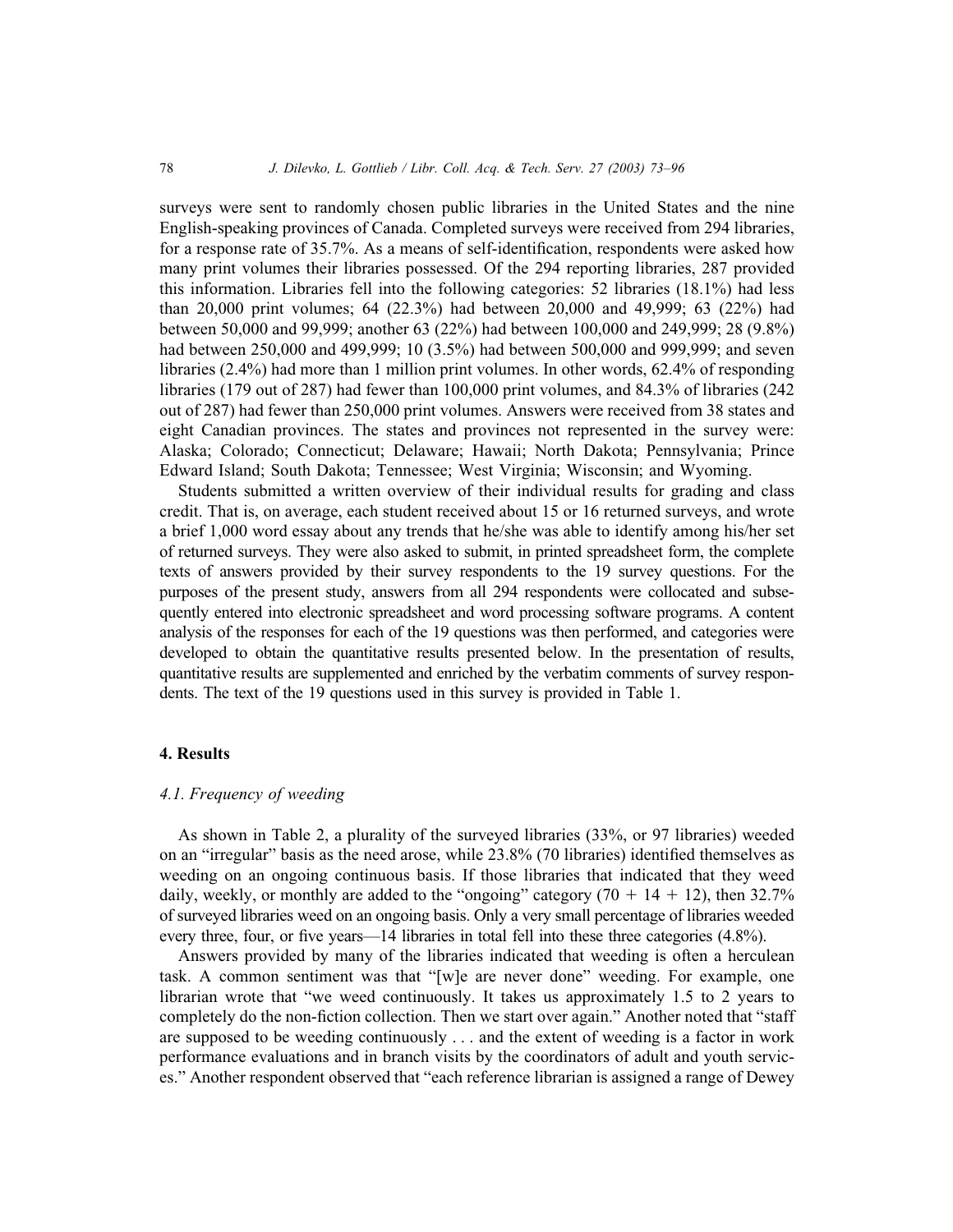| Table 2                          |  |
|----------------------------------|--|
| Frequency of weeding $(n = 294)$ |  |

| Irregular (when needed)      | 97(33%)      |
|------------------------------|--------------|
| Ongoing (continuous)         | 70 (23.8%)   |
| Yearly                       | 48 (16.3%)   |
| Every two years              | $18(6.1\%)$  |
| Monthly                      | $14(4.8\%)$  |
| Weekly or daily              | $12(4.1\%)$  |
| Bi-annually                  | $8(2.7\%)$   |
| Every three years            | $7(2.4\%)$   |
| Every five years             | $4(1.4\%)$   |
| Every four years             | $3(1\%)$     |
| Uncategorizable or no answer | 13 $(4.4\%)$ |
|                              |              |

numbers that he/she is responsible for weeding and collection development on an ongoing basis." Still another explained that all "returned books are checked for condition and set aside for weeding on a daily basis." Finally, one library mentioned that the establishment of biannual Friends of Library book sales— one in the spring and the other in the fall—is a strong impetus for regular weeding.

Many libraries have adopted what could best be described as a mechanistic and quantitative approach to weeding. Consider the following example.

The more new materials we buy for a certain collection, the more shelf space we will need. We accession approximately 33,000 new items every year. If we use 10 books per foot as an average, that would mean we need 3,300 linear feet of available shelf space every year just for the new materials. That would average out to 157 bays of shelving (if you estimate 7 shelves of the standard 3 feet in each bay). If we didn't weed every year . . . we [would] get into trouble fast.

To avoid getting into "trouble fast," many libraries rely on automated computer reports that identify low circulating items or items that have not circulated at all in the past *x* years. These items are then reviewed and an assessment is made about whether they should be retained. Two libraries reported that they had quotas for weeding, whereby a certain percentage of the collection must be evaluated on an annual basis. Other librarians make periodic trips through the stacks on the lookout for overcrowded shelves or trust shelvers, pages, and patrons to alert them to overcrowded areas. Once spotted, these shelves then undergo rigorous weeding. One library has introduced annual shelf reading parties, where "a group of volunteers is introduced to basic shelf reading [principles] and our CREW deselecting method and we go through the whole collection." Another library system has set up a mailing list that alerts its staff on a regular basis about new editions and outdated materials. To say the least, weeding is taken seriously as an important component of library life.

### *4.2. Reasons for weeding and criteria used*

The primary reason for weeding print collections was the need to ensure accuracy of information, followed by the physical condition of the item, space constraints, and low circulation (see Table 3).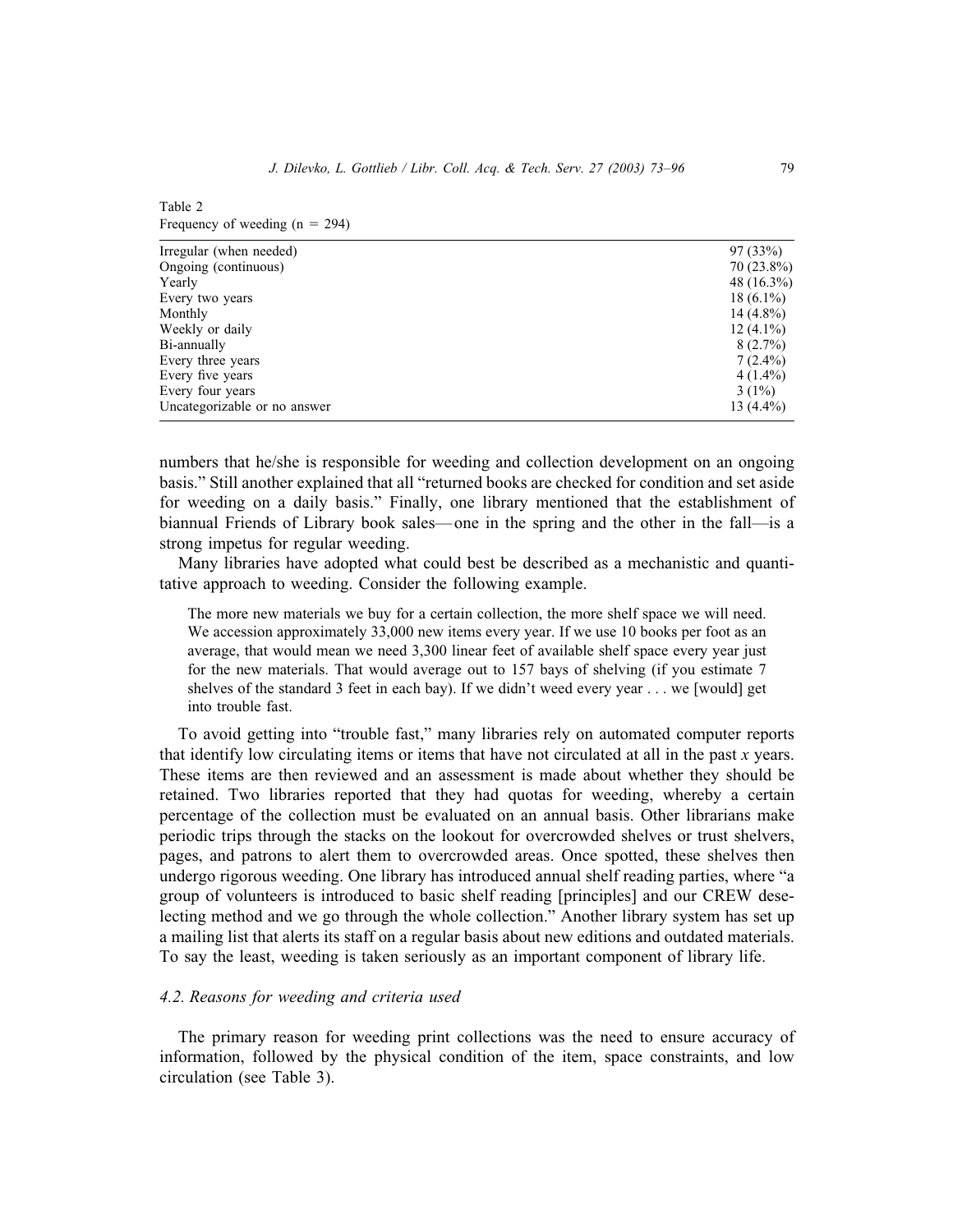| Table 3 |                      |  |
|---------|----------------------|--|
|         | Reasons for weeding* |  |

| Need to maintain accuracy of information                 | 240 |
|----------------------------------------------------------|-----|
| Physical condition of item                               | 208 |
| Space considerations                                     | 188 |
| Low circulation of item                                  | 169 |
| Duplicate copies exist                                   | 76  |
| Need to keep the library as a current and vital resource | 74  |
| Age/copyright dates                                      | 26  |
| Superseded editions                                      | 25  |
| Gain more knowledge of library collection                | 17  |
| Beyond collection scope of library                       | 8   |
| Availability of item in alternate format                 | 6   |
| Increases circulation and turnover rate                  | 5   |
| Unacceptable stereotypes or sexist terminology           | 3   |

\* Multiple answers allowed.

Other reasons included duplicate copies, the availability of the item in an alternate format, and the desire to eliminate unacceptable stereotypes and sexist terminology. To a great extent, these are self-explanatory reasons. Less obvious, though inherently logical, reasons for weeding were also offered.

One such reason—touched upon by 74 respondents—is the desire to present the library as a vital, vibrant, and up-to-date community resource. In the words of one survey participant, weeding "gets rid of that stereotype that the library is a dusty archives." Another commented that weeding "enhances the library's reputation" for currency and overall significance in the community. A third respondent noted that "our mandate, as a medium sized public library, is not to be that of an archive—we can only stock items of continuing and current interest to our patrons."

In addition, 17 respondents indicated that weeding increases knowledge of the collection as a whole. Weeding, one librarian wrote, is the "best way to go book by book and be reminded of what is in my collection. I get to see first hand [not only] what materials are damaged, need updating, or need to be replaced [but] I can also see what people are reading the most and where their real interests are." Another librarian explained that weeding helps "to become familiar with authors and their works." It also allows librarians "to gather information on collection strengths and weaknesses." Finally, it functions as "an integral part [of library work] in meeting assessed community needs." Weeding, in other words, not only discards items, but also awakens librarians to the hidden and forgotten resources that their shelves contain. In sum, systematic weeding is considered by many to be "a public service" that is the very antithesis of "irresponsible disposal of public property" because it often increases use and leads to a more attractive collection.

While librarians cited the need to ensure accuracy of information as the single most important reason they weed, circulation data were mentioned as the main criterion used to decide whether an item should be weeded (see Table 4). To be sure, many librarians wrote that "there is no most important factor" insofar as such considerations as timeliness of information, circulation statistics, and condition and attractiveness of the book should all play a role in making a weeding decision. Indeed, the CREW and WIDUS methods—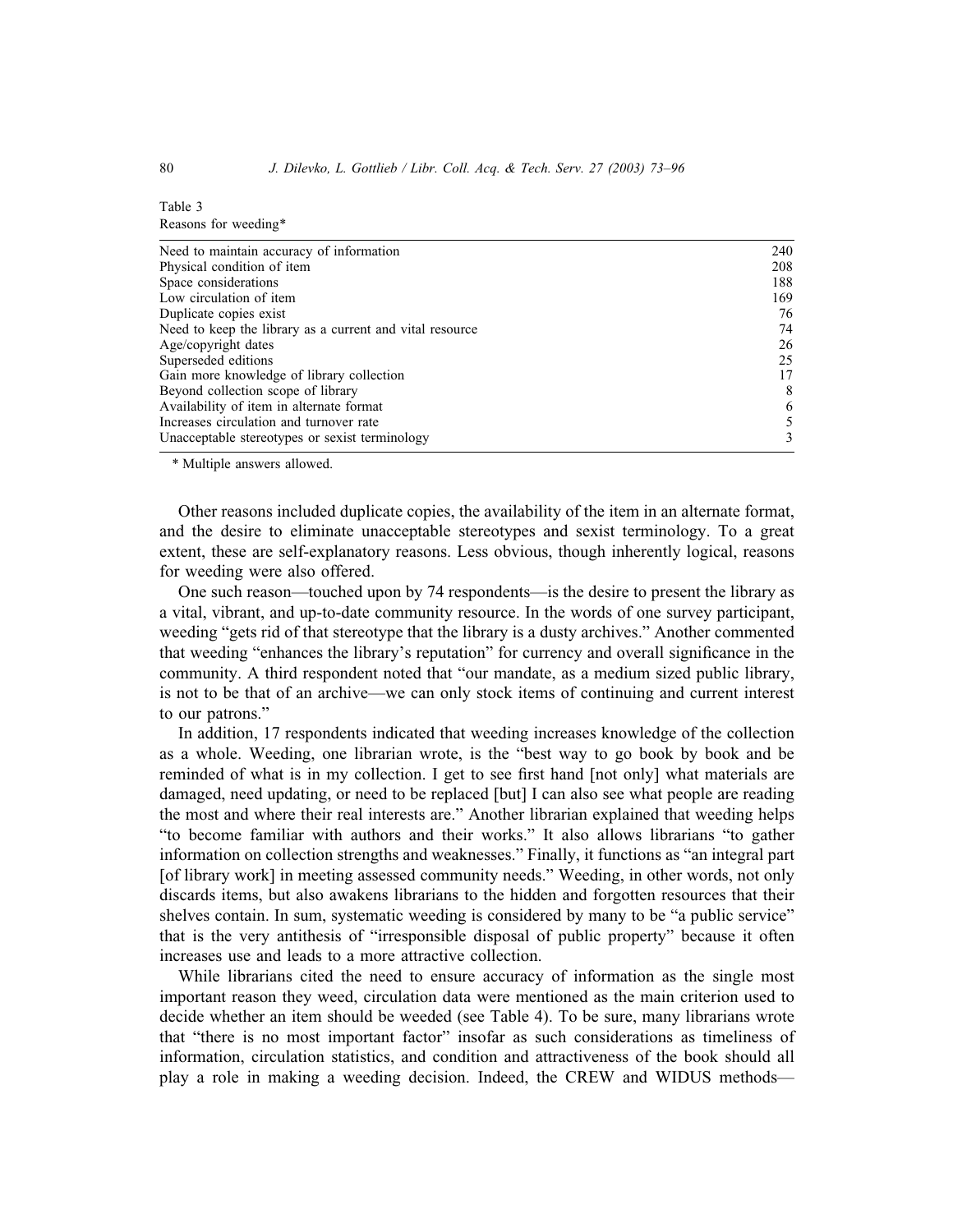|                                                                    | Cumulative | Criterion       |
|--------------------------------------------------------------------|------------|-----------------|
|                                                                    | Mentions*  | mentioned first |
| Circulation of item                                                | 196        | 74              |
| Physical condition of item                                         | 176        | 45              |
| Accuracy of information contained in item                          | 154        | 75              |
| Age of item                                                        | 47         | 21              |
| Item is sexist, racist, or politically inappropriate               | 43         | 22              |
| Existence of duplicates                                            | 34         |                 |
| Space considerations                                               | 25         | 14              |
| Recommendations from subject bibliographies or other weeding lists | 24         |                 |
| CREW method (Continuous Review, Evaluation, and Weeding)           | 23         | 22              |
| Superseded editions                                                | 17         |                 |
| Local relevance                                                    | 13         |                 |
| Library mission                                                    |            |                 |
| Presence or absence of other books on the same topic               |            |                 |
| Constituent part of ongoing series                                 |            |                 |
| WIDUS method (Worn out, Inappropriate, Duplicated,                 |            |                 |
| Uncirculated, Superseded)                                          |            |                 |
| Out of print                                                       | 2          | 0               |
| Available through inter-library loan                               |            | $\theta$        |

Table 4 Formal criteria used to make weeding decisions

\* Number of times a given criterion was mentioned in a respondent's top three criteria for weeding.

specifically mentioned by 23 and two respondents, respectively—are based on multiple criteria.

Nevertheless, librarians most often circled back to the central importance of circulation counts in weeding decisions. One respondent was enthusiastic about how he/she uses circulation statistics:

Because we have an automated system we can crank out weed lists on different criteria . . . and we do. Because utilization of the same criteria time after time would not result in a 'refreshed' weed list, each list will be different. Our major criterion is patron usage. Non-use is the kiss of death. Our criteria will usually have one factor [connected with] use— e.g., under 10 checkouts and published before 1990. Another might be less than 10 checkouts in the last 4 years and owned by the mother area library. Each list is different.

According to another librarian, weeding should not be considered an isolated activity, but one that is performed as a natural part of the book selection cycle. As one examines circulation statistics about low-circulating titles, it is necessary to "consider whether it is the only book on that particular subject that we have . . . [whether] it could or should be reordered, and whether or not there is another similar work which we should consider ordering as a replacement. It makes sense to research and record necessary buying information while weeding in order to preclude future gaps in the integrity of the collection." Thus, it is a good idea to keep "online book stores just a click away on your computer screen for quick checks as you check circulation statistics." Clearly, weeding is not seen as a negative that decreases the quantity and quality of a collection, but as a positive element that ensures a dynamic, responsive, and living collection. As the above examples demonstrate,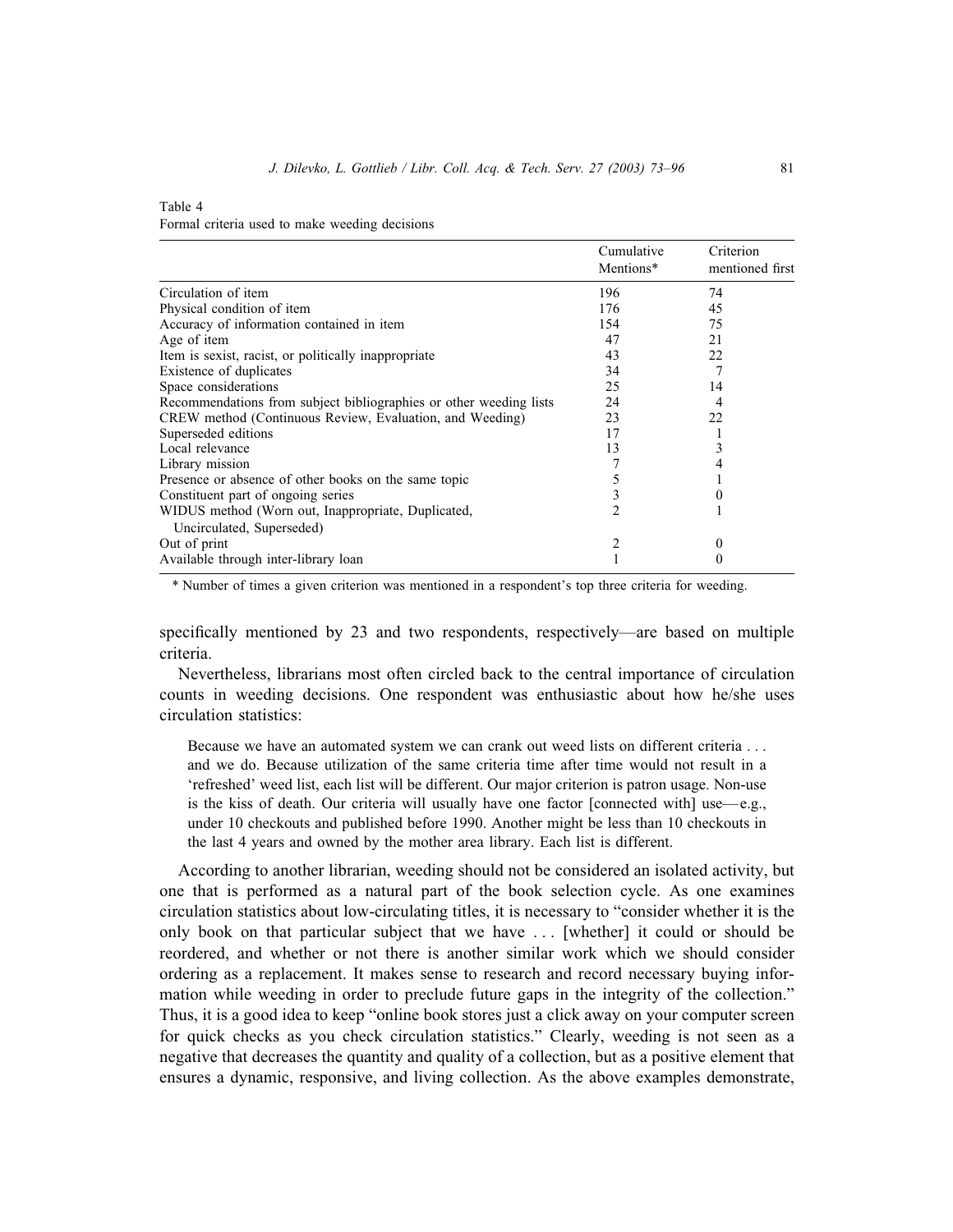Table 5 Factors discouraging weeding\*

| Time                                                                               | 107 |
|------------------------------------------------------------------------------------|-----|
| Hesitancy in weeding local history materials                                       | 53  |
| Hesitancy in weeding "classics"                                                    | 41  |
| Reluctance due to fear that item might be needed in the future                     | 37  |
| No factors discourage weeding                                                      | 35  |
| No money to replace weeded books                                                   | 34  |
| Hesitancy in weeding out-of-print books                                            | 25  |
| Hesitancy in weeding one-of-a-kind books (i.e., only book on a particular subject) | 19  |
| Vocal public opposition by members of general public and elected officials         | 18  |
| Hesitancy in weeding "hard to replace" materials                                   | 16  |
| Hesitancy in weeding "high-demand" items even if such items are in poor condition  | 15  |
| Hesitancy in weeding donated/memorial items                                        | 10  |
| Lack of staff                                                                      | 6   |
| No storage space available for weeded materials                                    | 6   |
| Inclusion in standardized lists such as <i>Public Library Catalog</i>              | 5   |
| State standards require x amount of books per population served or funding formula | 3   |
| increases based on number of books per capita                                      |     |

\* Multiple answers allowed.

many librarians firmly believe that innovative use of circulation data aids in this replenishment process.

# *4.3. Factors discouraging weeding*

If librarians recognize that there are many virtues to weeding, a number of factors nonetheless coalesce to inhibit weeding. Of these, lack of time is the most prevalent factor (see Table 5). The constant press of other duties, coupled with the fact that weeding is a time-intensive activity, caused many librarians to complain that there never seems to be enough time to engage in as thorough a weeding as they would like. Librarian hesitancy to weed individual titles or types of titles also was cited as an important factor discouraging weeding. Such hesitancy centered around local history materials, books by local authors, classics, out-of-print books, donated books, and items that an individual librarian had a hand in purchasing. Few librarians (only 34) mentioned that they were concerned about the lack of money to replace weeded books. Fewer still (only 18) noted that it was unpleasant to receive public complaints about weeded material. Perhaps the most intriguing responses came from three respondents who stated that they are reluctant to weed either because of state standards mandating a certain number of books per capita of population served or because of state funding formulae that tied an increase in collection development budgets to book titles held per capita.

In general, librarians commented that "the smaller the town, the more heat the Library takes about weeding" because people get attached to their books and fear that "they won't get other books to take the place of the old ones." Yet public complaints may quickly turn into public praise once the initial reluctance to weed disappears. In this regard, one librarian stated that he/she weeded 15,000 books during a one-year period, and "the response from the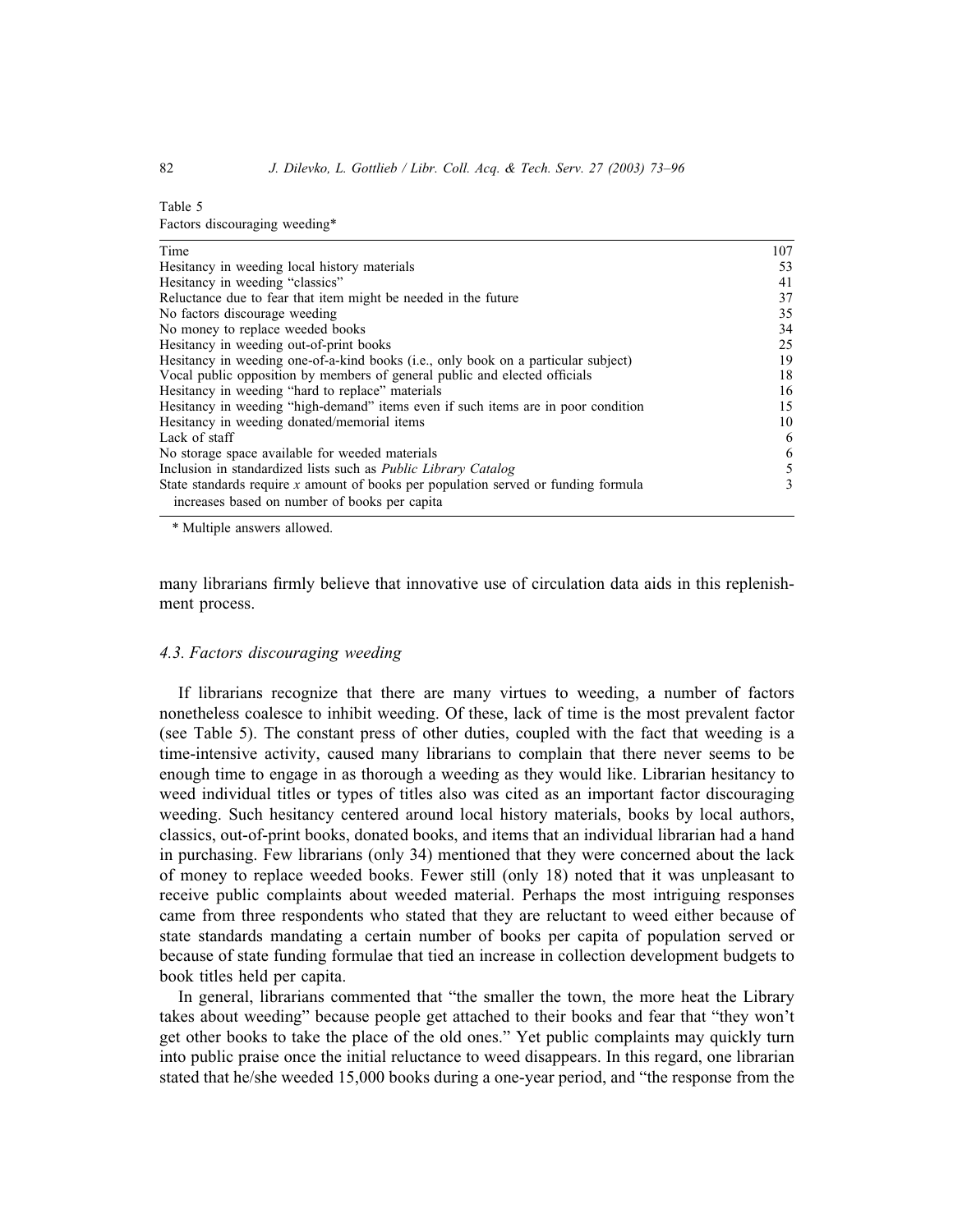public (heard frequently) was: Oh, it is so much easier to find things now." In broad terms, lack of weeding was associated with fear, inertia, and a "packrat mentality," causing one librarian to remark that it is "time to weed librarians who don't want to weed." From a philosophical perspective, weeding seems to be an issue that separates librarians who wish to preserve books that might one day be needed from librarians who are committed to a more streamlined and proactively managerial approach to library operations.

# *4.4. The process of weeding and its aftermath*

Do public libraries follow written guidelines of some sort when weeding? Of the 281 respondents to this question (see Question 19 in Table 1), 210 (74.7%) indicated that their library did in fact rely on written guidelines. Of these, 45 (21.4%) respondents specifically mentioned the CREW method. A wide range of other guidelines were also used, including a library's own collection development policy, ALA weeding rules, policies set forth by state agencies or departments, and the *Sourcebook for Small Libraries.*

Most libraries employ a team concept when weeding. Of the 292 replies received to Question 7 in Table 1, 251 respondents (86%) indicated that at least two people participate in the formal weeding process. Of the 41 respondents who said that weeding at their libraries was a solo effort, most were from libraries where they themselves were the only person on staff. The team may consist solely of professional librarians, or it may include professionals, paraprofessionals, and occasionally volunteers. A common approach is to divide the collection into sections, with each person being assigned a section that is then double-checked by another person. Typically, if paraprofessionals have done the initial weeding, then one or two professional staff members review their selections before any items are officially discarded. As a further check, the person in charge of collection development for a particular subject area may also review the weeding choices. Is there room for review of material that has been designated as needing weeding? Of the 290 respondents to this question (see Table 1, question 8), 149 (51.4%) indicated that library staff reviewed items after they had been initially selected for weeding; 123 libraries (42.4%) had no review procedures; 15 libraries (5.2%) allowed members of the public to review weeded materials; and three libraries (1%) had review processes involving the Library Board and trustees.

In many libraries, weeding often resembles a military operation. Assistants "pull" the items or tag them with "weeding action slips." The items are then reviewed by the assistant's immediate supervisor, who then sends them to catalogers so that the items may be deleted from the library catalog or noted as being held in storage. Catalogers may flag an item as being worthy of retention, and then that item is returned to appropriate departmental supervisors. But who has the ultimate say about whether an item should be weeded? Out of 259 clearly interpretable responses, 174 respondents (67.2%) indicated that the final decision was taken at the very highest level of the library hierarchy by a person with the title of Director, Chief Executive Officer, Chief Librarian, or Head Librarian. Conversely, 85 respondents (32.8%) indicated that the final decision remained at the level of a department head: Adult Services Librarian; Collection Development Manager; Assistant Director; Reference Librarian; Branch Manager; Head of Reference; and Head of Technical Services.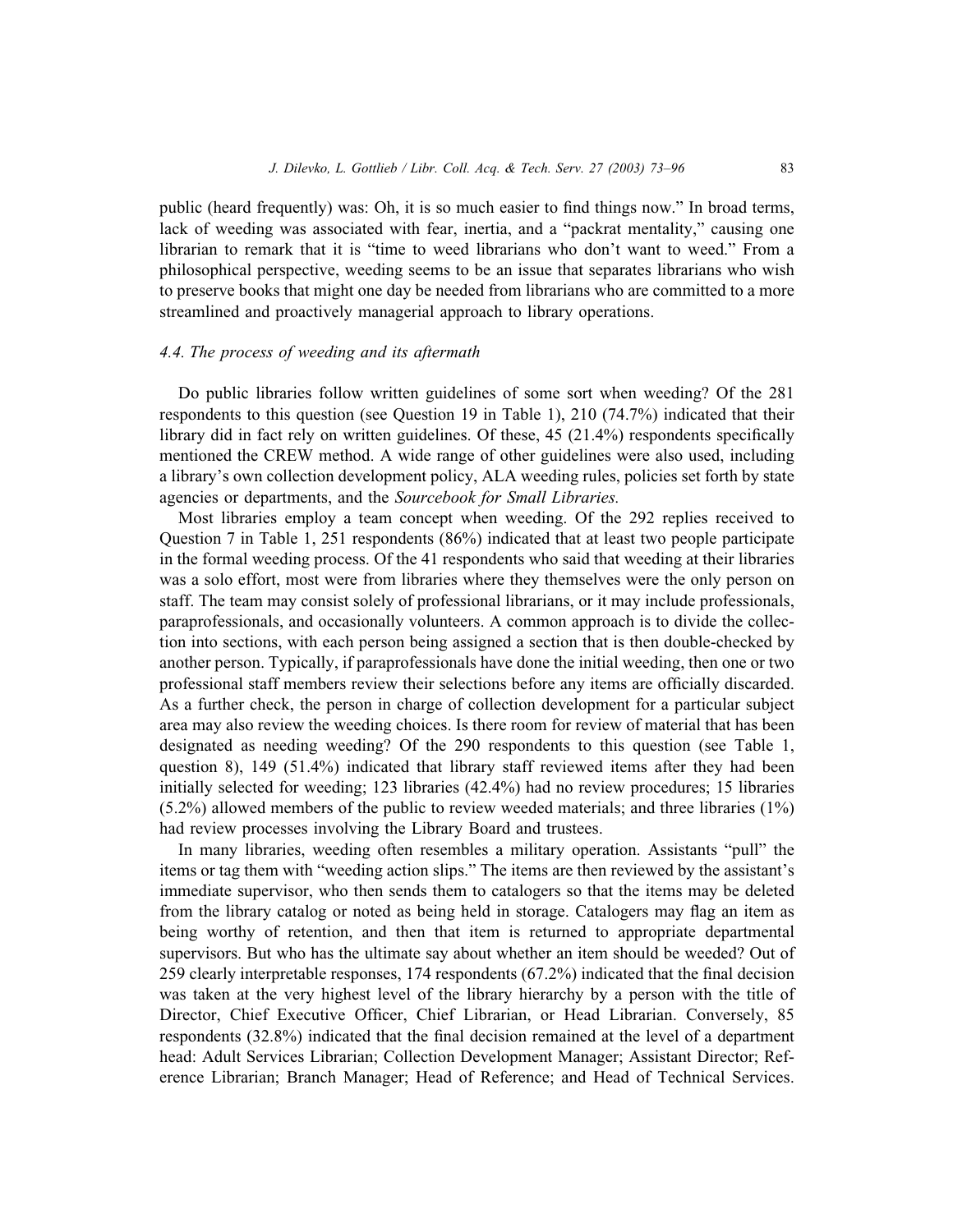| Table 6                                            |  |  |  |
|----------------------------------------------------|--|--|--|
| Public reaction to weeding decisions ( $n = 282$ ) |  |  |  |

| No complaints                                                      | $158(56\%)$  |
|--------------------------------------------------------------------|--------------|
| Complained that particular items were missing                      | $34(12.1\%)$ |
| Complained about books being found in the dumpster                 | $21(7.4\%)$  |
| Complained about library not keeping everything                    | 17(6%)       |
| Complained that weeded books were a waste of taxpayers' money      | $15(5.3\%)$  |
| Complained that they did not understand the concept of weeding     | $12(4.3\%)$  |
| Complained about the library getting rid of "perfectly good books" | $10(3.5\%)$  |
| Complained that donated material was weeded                        | $5(1.8\%)$   |
| Complained about throwing out "classics"                           | $4(1.4\%)$   |
| Complained that there was too little weeding                       | $4(1.4\%)$   |
| Complained about empty shelves after weeding                       | $2(0.7\%)$   |

Judging by the titles of the individuals involved in final decision-making, weeding is considered to be a vitally important aspect of library work.

In light of the importance that professional librarians place on weeding and the large amount of staff resources and time libraries expend on it, what is the reaction of the public? As shown in Table 6, 56% of librarians stated that members of the public had no complaints about weeding and another 1.4% of respondents indicated that patrons complained that there was too little weeding. Conversely, 42.6% of librarians listed a wide variety of negative complaints from the public about the weeding process, ranging from particular items, especially classics, being missing from the shelves, to anger at finding hundreds of books discarded in local dumpsters, to outrage that taxpayers' money is being wasted when items are weeded. In the face of these public complaints, librarians in turn complained that the public did not understand the library's mission—"we are a circulating library not an archive"—and about "local officials [who] haven't a clue as to what keeps a public library dynamic." One librarian believed that opposition to weeding was a generational issue insofar as most of the complaints emanate from people who lived through the Great Depression in the 1920s and were thus brought up to be frugal and not throw anything away. In order to better educate the public, some libraries have taken out advertisements in local newspapers about the reasons for weeding and have formed committees to define in precise terms what will and will not be kept. For example, one librarian explained that her/his library has a policy, developed by a committee, whereby all books mentioned in the semi-annual *New York Times* "Notable books" list are kept regardless of demand for 10 years. Although methods such as these may help in reducing public complaints about weeding, 42.6% of public library patrons nevertheless expressed some level of dissatisfaction with weeding. Such complaints may reflect weeding policies that are not taking into consideration the needs of public library users for materials that are not exclusively current and new.

# *4.5. Fate of weeded materials*

Weeded material most often ended up being sold, either through formal Friends of the Library (FOL) books sales, informal and ongoing in-house sales, or to book dealers and eBay auctions (see Table 7). Sending weeded books to be trashed or to paper recycling centers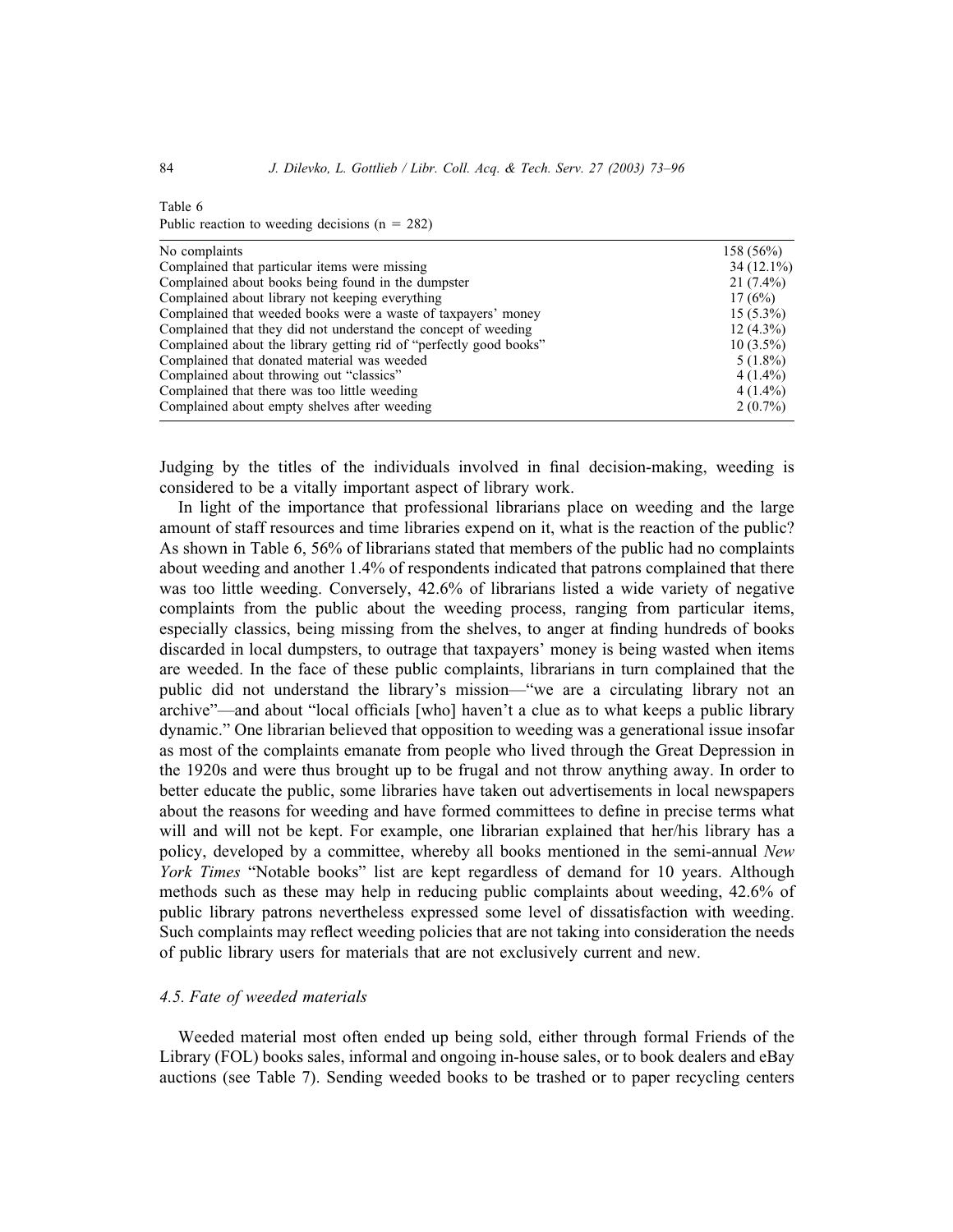| Fate of weeded items*                             |     |
|---------------------------------------------------|-----|
| Friends of the Library (FOL) book sales           | 154 |
| Trashed                                           | 124 |
| Ongoing in-house sales (not FOL)                  | 116 |
| Donated                                           | 72  |
| Recycled                                          | 52  |
| Given to other libraries                          | 32  |
| Storage                                           | 31  |
| Offered free to the public                        | 6   |
| Send to exchange book programs                    | 4   |
| Sell to book dealers and eBay auction marketplace | 4   |

\* Number of times a given answer was mentioned in a respondent's top three answers.

Table 7

were two other common options. Trashing books, however, was recognized to be a perilous undertaking, something to be done "quietly," "under the cover of darkness," and "in a locked dumpster" because discarded materials have occasionally been "returned by dumpster rats who cannot bear to see books thrown away." On the other hand, many libraries donated their books to a variety of public and social organizations, thus extending the use value of the weeded item in question. Nursing homes, retirement centers, Veteran's centers, women's shelters, Head Start programs, prisons, and psychiatric hospitals were often the beneficiaries of weeded books, especially large print editions. In addition, new library branches received weeded material to boost their initial stock. Another librarian noted that a "small college nearby takes many [of our books] to build up [its] library and get accreditation." One library stores its weeded material and waits "for delivery of a shipment container to send surplus weeded books to needy nations." Other libraries have formal arrangements with charitable organizations that pick up weeded material and distribute it to third world countries in Africa, Asia, and South America. Another library offers "our older, but still in good condition material, to smaller city, township, or village libraries in our County." Still another library has made arrangements with nearby Native American tribal nations to donate its weeded materials.

As altruistic as these solutions are, they are comparatively rare, especially in relation to the number of libraries who sell weeded books. No doubt many libraries rely on the extra income that such sales bring in—income that typically results in the purchase of new items for the library. Libraries are therefore caught in a conundrum. While the income generated from book sales contributes to a library's financial health, such sales may not have quite the same moral force as donations to social organizations or other solutions. Would librarians therefore personally like to see changes in the way their libraries dispose of weeded materials? As Table 8 shows, if all the responses where the word "sell" appears first are summed, then 115 librarians (40.9% of 281 total responses) believe that selling is the "perfect world" solution to dealing with weeded materials. On the other hand, if all the responses where the word "donate" appears first are summed and then added with the category "find each item a new home," then only 65 librarians (23.1% of 281 total responses) believe that donations are the "perfect world" solution to the disposal of weeded materials. Perhaps not surprisingly, the personal views of librarians parallel what is actually being done with weeded books by their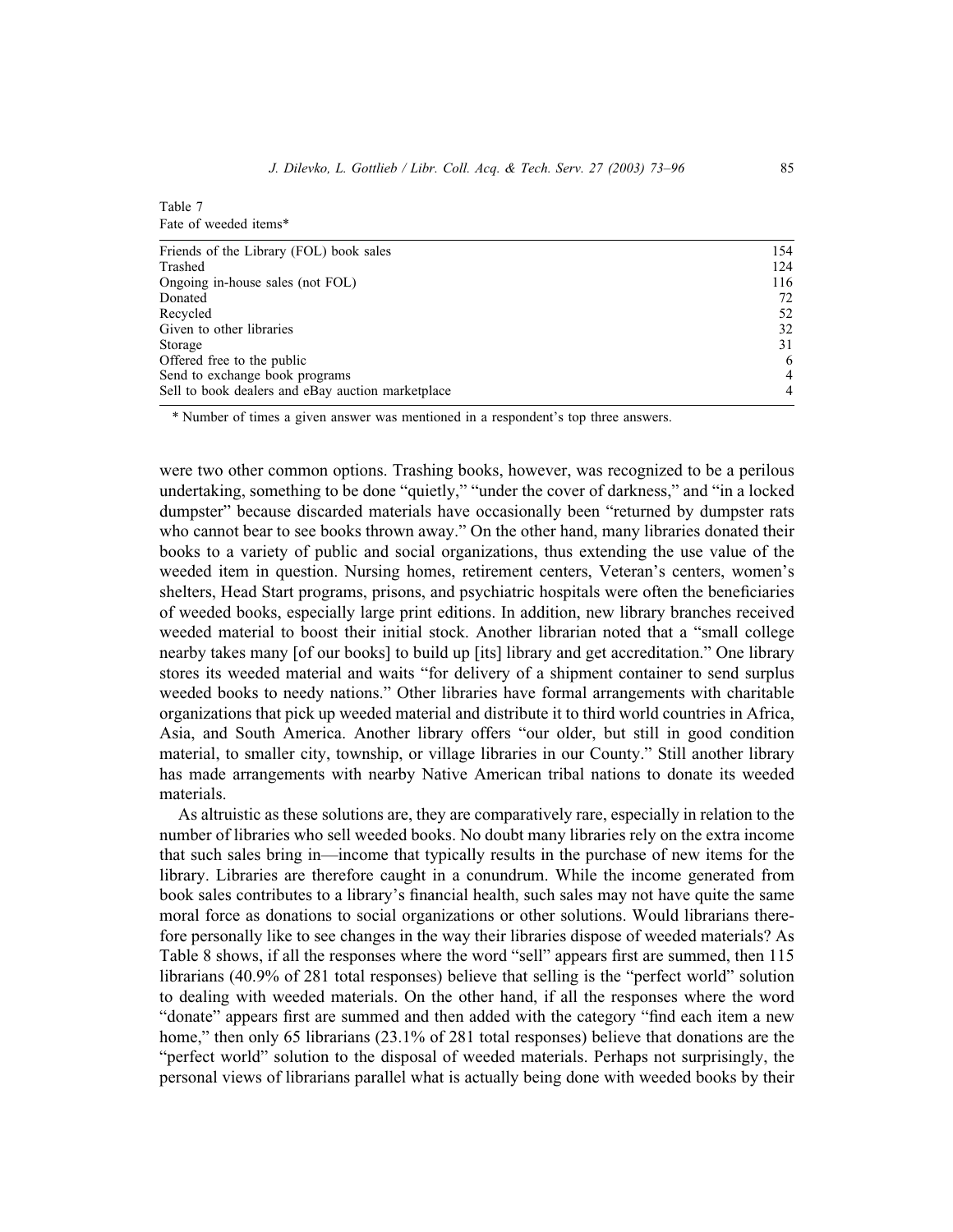| Sell the weeded items                                | $82(29.2\%)$ |
|------------------------------------------------------|--------------|
| Find each item a new home                            | $31(11\%)$   |
| Recycle                                              | $29(10.3\%)$ |
| Donate the items                                     | $28(10\%)$   |
| Discard                                              | $25(8.9\%)$  |
| Keep more items                                      | $16(5.7\%)$  |
| Sell, then donate the rest                           | 14(5%)       |
| Give to other libraries                              | 11 $(3.9\%)$ |
| Sell, then recycle the rest                          | $11(3.9\%)$  |
| Give items away free                                 | $6(2.1\%)$   |
| Sell, then throw away the rest                       | $6(2.1\%)$   |
| Donate, then recycle the rest                        | $6(2.1\%)$   |
| Make the books disappear                             | $5(1.8\%)$   |
| Book storage facility                                | $5(1.8\%)$   |
| Take the books home                                  | $3(1.1\%)$   |
| Sell by having a year-round Friends of Library store | $2(0.7\%)$   |
| Digitize weeded items                                | $1(0.4\%)$   |

Table 8 Fate of weeded items "in a perfect world"  $(n = 281)$ 

libraries. Indeed, one reason for the reluctance of librarians to donate weeded materials to less-advantaged groups may be that such donations raise the thorny question of intrinsic worth. One librarian bluntly wondered about the ethics of sending "crummy looking books with information that is incorrect or obsolete to the needy [because] everyone should have access to good material." Another equated donating weeded materials with "sending worn out clothes to goodwill. If it isn't good enough for this library, it probably isn't good enough for another library! . . . I personally hate seeing our outdated material with inaccurate information being bought up by families doing home schooling." Although donations may salve the conscious of some, for others donations imply a two-tier model of information access—another manifestation of the information divide where marginalized and less fortunate groups of people must make do with the discarded materials from privileged societal groups.

Nevertheless, there were a number of noteworthy suggestions that went beyond the "sell, trash, and donate" nexus. Five librarians recommended the establishment of a centralized storage facility to which all libraries could send their discarded materials. This storage center, functioning in the words of one respondent as "a clearinghouse or network to identify libraries or organizations that need books," would serve as a transshipment facility. Various charitable or social organizations could then come to this centralized depot and pick out what they needed. Alternatively, this central depot could be accessible to other libraries in "an amazon.com style way." This recommendation fits nicely with the plea of another librarian for a much-needed "last copy center" that would link all libraries within a geographical region in a powerful inter-library loan consortium. Indeed, the establishment of regional "last copy centers" may be a boon to public libraries insofar as it may free them to weed their local collections, secure in the knowledge that their local weeding decisions are not, in fact, getting rid of hard-to-find or impossible-to-find titles.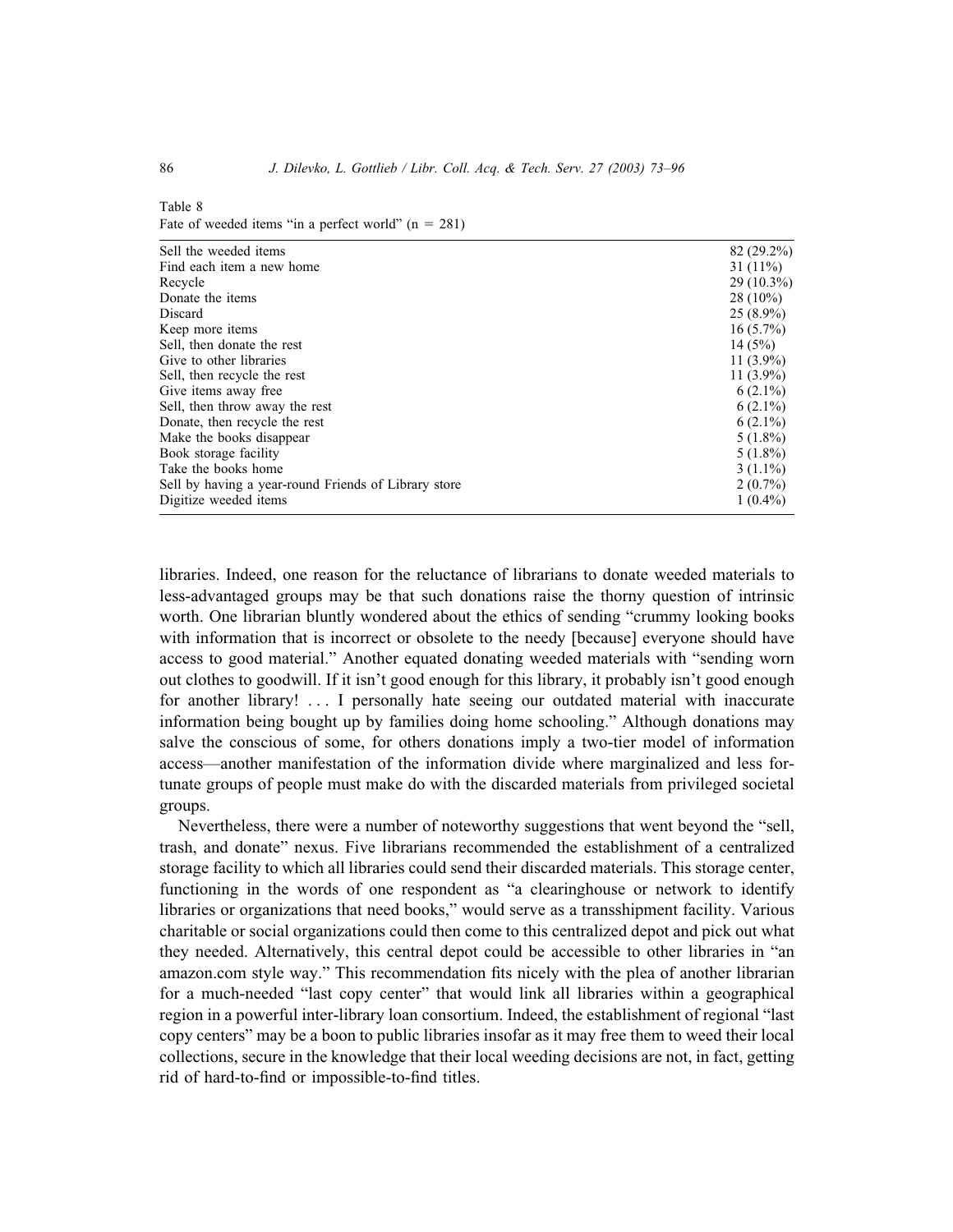| I CISONAI OCHCIS about wecumg (II)<br>27T                                                                                                    |               |               |                                |                       |  |
|----------------------------------------------------------------------------------------------------------------------------------------------|---------------|---------------|--------------------------------|-----------------------|--|
| Question                                                                                                                                     | Yes $(\% )$   | No $(\%)$     | Don't know or<br>maybe $(\% )$ | No response<br>$(\%)$ |  |
| Have you ever personally saved a book<br>or books that should have been<br>weeded, <i>i.e.</i> , met your library's criteria<br>for weeding? | 211 (71.8%)   | $75(25.5\%)$  | $0(0\%)$                       | $8(2.7\%)$            |  |
| Do you personally believe that weeding<br>increases book usage?                                                                              | 270 (91.8%)   | $8(2.7\%)$    | $10(3.4\%)$                    | 6(2%)                 |  |
| Do you personally believe that weeding<br>increases the satisfaction of your<br>patrons?                                                     | 253 (86.1%)   | $16(5.4\%)$   | $15(5.1\%)$                    | $10(3.4\%)$           |  |
| Ouestion                                                                                                                                     | Yes $(\% )$   | No $(\%)$     | Yes and no                     | No response           |  |
| Do you personally believe that weeding<br>saves staff time?                                                                                  | 158 (53.7%)   | 82 (27.9%)    | 44 (15%)                       | $10(3.4\%)$           |  |
| Do you personally think that weeding is<br>necessary in order to make room for<br>new technologies?                                          | $135(45.9\%)$ | $117(39.8\%)$ | $35(11.9\%)$                   | $7(2.4\%)$            |  |

#### Table 9 Personal beliefs about weeding  $(n = 294)$

# *4.6. Effect of weeding on library staff*

As discussed in previous sections, weeding demands a considerable deployment of human resources. Is this investment of human resources a sound one? Does the time devoted to weeding detract from other pressing tasks that staff might be doing, or is it a productive long-term investment that pays off in unintended ways? Opinion was mixed about whether weeding saves time. While 53.7% were of the opinion that weeding did save time, 27.9% held the opposite view and another 15% could see both sides of the question (see Table 9, fourth question). To be sure, the physical act of weeding took up a considerable amount of valuable time, and so many librarians were literally incredulous that weeding could be considered, in any shape or form, as a timesaver. Others begged to differ. Weeding, many felt, increased staff awareness of the collection, which was a boon for collection development practices. For instance, one librarian explained that "regularly working the shelves for the purpose of weeding helps staff get to know their collections. I get better collection priorities feedback from staff who are weeding advocates than I do from staff who are weeding aversive. In fact, weeding aversive staff tend to spend a lot more time complaining about having nothing on the shelves—instead of helping build those collections for customer use." Ten respondents noted that weeding is a great timesaver for reference staff, because "every book is potentially a reference book [and] weeding cuts down on the number of sources that contain out-of-date information." Reference staff therefore do not have to waste precious time looking in sources that might turn out to be erroneous, or in wading through only marginally useful sources that have not been weeded. In addition, weeding helps to provide better reader's advisory services: since shelves are in better order and contain more space, returned books can be shelved more accurately, which facilitates finding just the right title for patrons. Two notions of time are evident in these answers. Weeding may be a time burden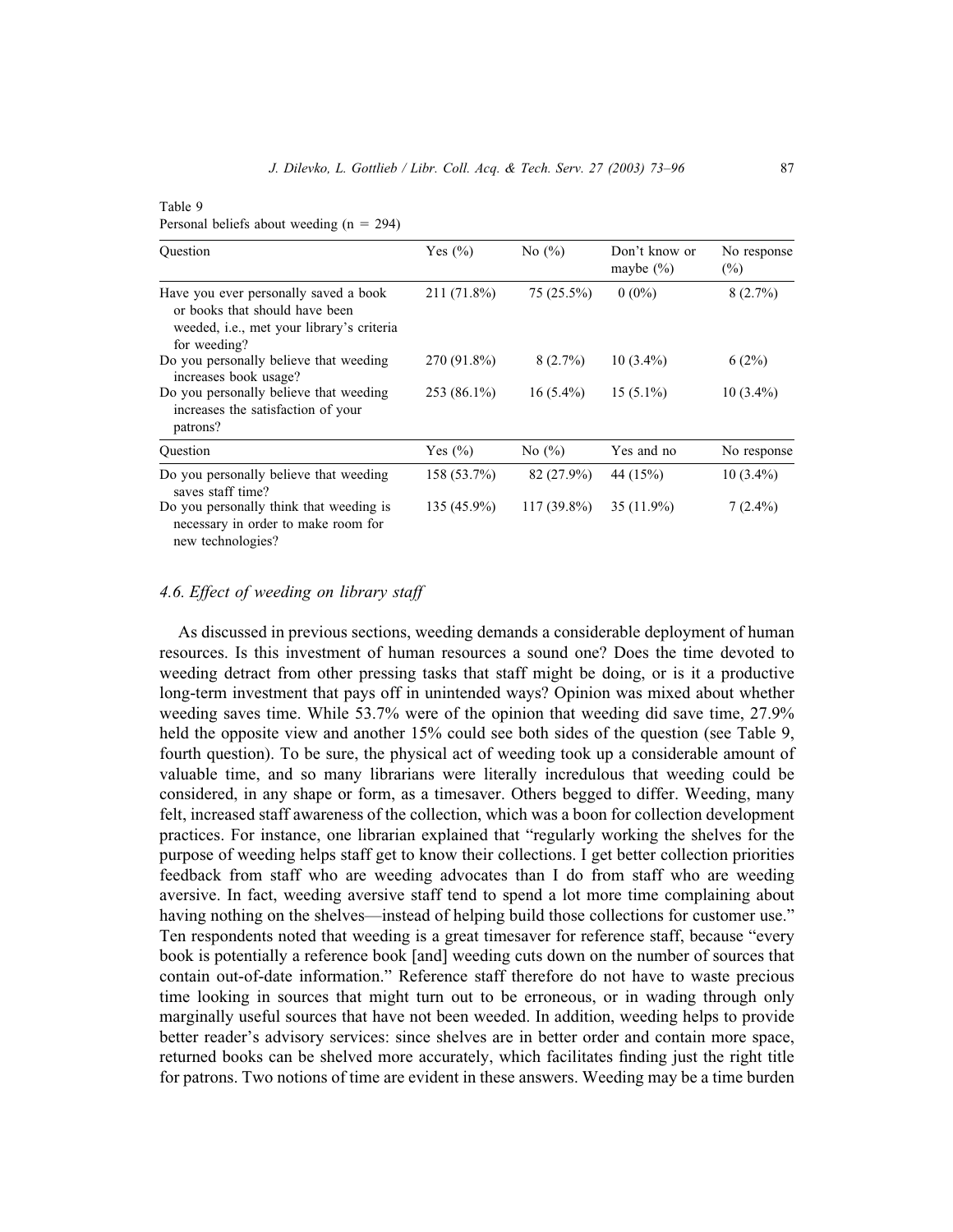Table 10 Changes needed to improve weeding procedures\*

| No changes needed                                                | 157 |
|------------------------------------------------------------------|-----|
| More time needs to be set aside for regular weeding              | 57  |
| More staff needed to help weed                                   | 25  |
| More training needed to better understand the concept of weeding | 17  |
| More storage space and storage shelves in library needed         | 11  |
| Book depot needed external to the library                        | 6   |
| More weeding needed                                              | 4   |
| Less weeding needed                                              |     |
| Automation needed                                                |     |
| Bigger budget for weeding                                        | 3   |
| Community experts needed                                         | 3   |
| Weeding procedures must constantly evolve                        | 3   |
| Weeding teams needed                                             |     |
| Handheld scanners for efficiency                                 | 2   |
| Written policies needed                                          | 2   |
| Weeding teams needed                                             | 2   |
| More review [of procedures] needed                               | 2   |

\* Multiple answers allowed.

in the short term, but in the long run, many libraries feel that much time is saved in collection development and reference functions.

# *4.7. Recommendations for improving the weeding process*

In general, survey respondents were quite pleased with weeding procedures at their public libraries. As shown in Table 10, 157 respondents stated that they personally would not implement any changes to their library's weeding procedures. Despite such a high level of satisfaction, a number of librarians felt that more time, money, and staff should be allotted to weeding. To streamline the weeding process, a small number of respondents also expressed a wish for more storage space, book depots, and handheld scanners. In addition, 17 respondents wanted to implement better training practices so as to make staff better understand the concepts behind weeding and the need for continuous evaluation and review of materials. Representative of this group of librarians was the following comment: "The only change I would make is to increase the training and commitment of the library staff evaluating their collections—the human element and personal distaste for weeding makes or breaks weeding." If staff are content to wait until "weeding is a major trauma," everything "falls apart." Another librarian mentioned that workshops about weeding should be offered to the public because, in her/his experience, once weeding concepts and principles have been explained to patrons upset about not finding their favorite books, they "were okay" with it. Perhaps the most original suggestion was offered by the librarian who wanted more community involvement in weeding. This respondent would use "experts in their field," who would be assigned to relevant sections of the collection, as well as "young people to do the bibliographic checking [because] I think it is a great way to learn about the world of letters." Some of these ideas could be combined. If time and staff resources are at a premium and if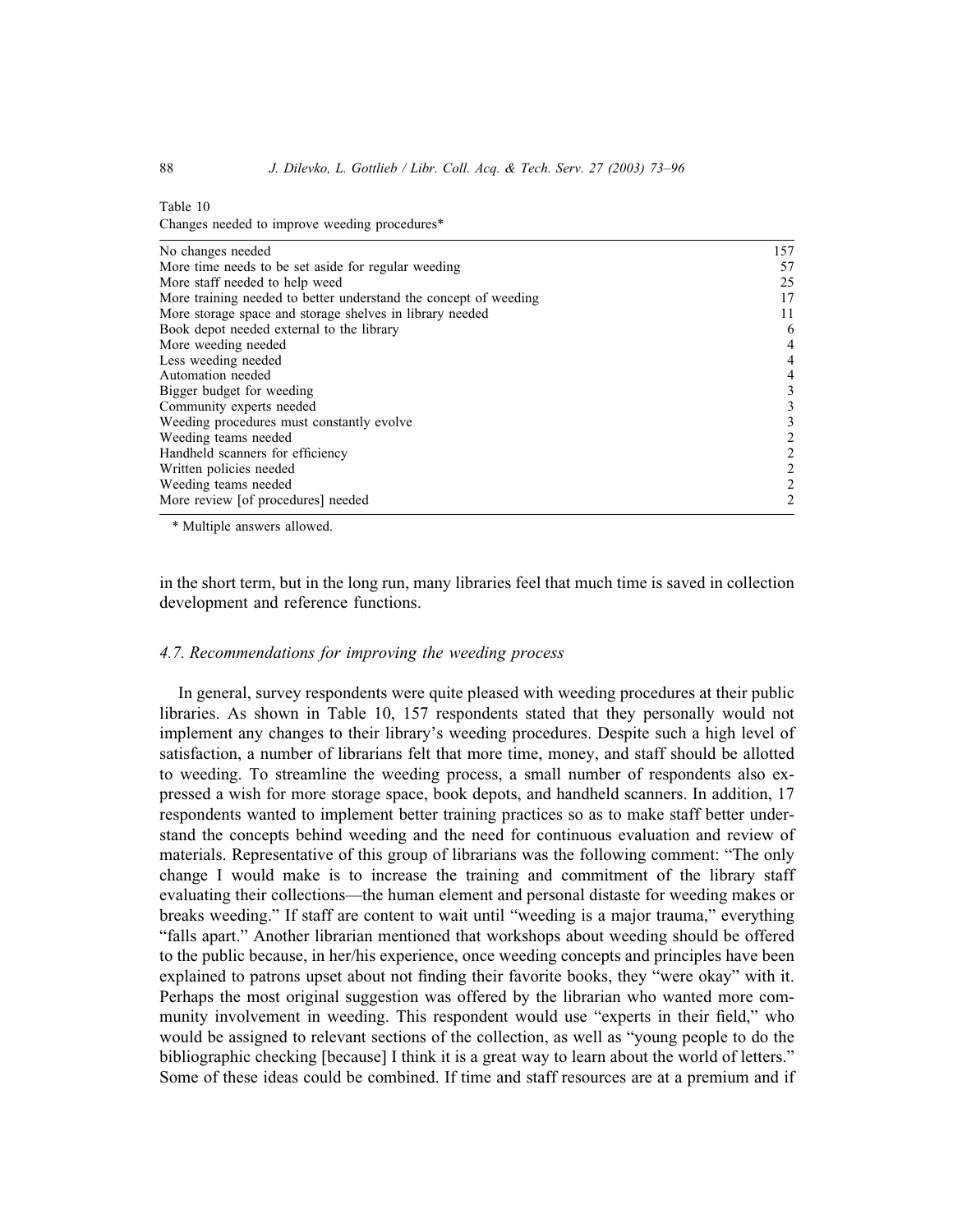weeding is a time-intensive and labor-intensive process, then reaching out to involve community members in weeding may be a useful solution.

# **5. Discussion**

# *5.1. Socio-cultural implications of weeding*

To say the least, public librarians are firmly committed to weeding and its perceived benefits. As shown in Table 9 (first question), a large majority of respondents (71.8%) have never personally saved a book that should have been weeded (i.e., met the library's criteria for weeding). Still, 25.5% of librarians had done so for various reasons, and their comments provide a glimpse into some of the socio-cultural implications of weeding. Local history titles were often saved, as were donated items, award winners, classics, and last copies in a consortium catalog. Occasionally, librarians even ventured to save "good" books that have not circulated within a given time period because such books "add depth to the collection" and "you want to give them one more chance." Another librarian averred that he/she had saved titles from weeding "because I liked them or because I thought a public library should own them even if they didn't circulate." Beyond such sentimental reasons, four librarians admitted that they saved potential weeding candidates in order to give them one last chance to be "discovered." It is a matter of willpower, one librarian wrote, because "with a little push, I [know that I] can find a readership for the item! Maybe a display on the subject?"

Other respondents weighed the historical and socio-cultural value of titles before permanently discarding them. One librarian was especially concerned about books that were examples of the evolution of socio-cultural phenomenon, saving titles where the "format shows how books have changed over the years (beautiful engraved covers, black and white children illustrations, etc.)." Another librarian paid special attention to first editions, citing "an original edition of a book written by William Jennings Bryant about evolution and the Bible from the time of the Scopes trial." Still another respondent rescued the work of a Nobel Prize winner: "a staff member tried to weed Samuelson's *Economics* last week. I brought this to the staff meeting and showed staff that Samuelson won a Nobel Prize for economics and that this is considered a classical work and ought to be kept." Another librarian "reversed a decision on an Encyclopedia of Art that was old and needed rebinding. The original employee felt that the *Grove Dictionary* was a sufficient substitute. When it was pointed out that the first title was a classic set and had color plates (which *Grove* doesn't), the item was sent to the bindery and will be placed back on the shelf when it returns." Personal and detailed knowledge of the collection, this librarian concluded, was indispensable to sound decision making in all weeding decisions. Another librarian eschewed hard statistical data, instead basing his/her decisions on an intimate knowledge about the community served and the tastes of individual readers: "at times one might retain a book or an author because one knows that there are members of the community who still read a particular author or type of book." Finally, another librarian took into account whether a particular title could, in some way, be needed "to answer future central library reference questions [insofar as] the other libraries in the county send us their most difficult reference questions."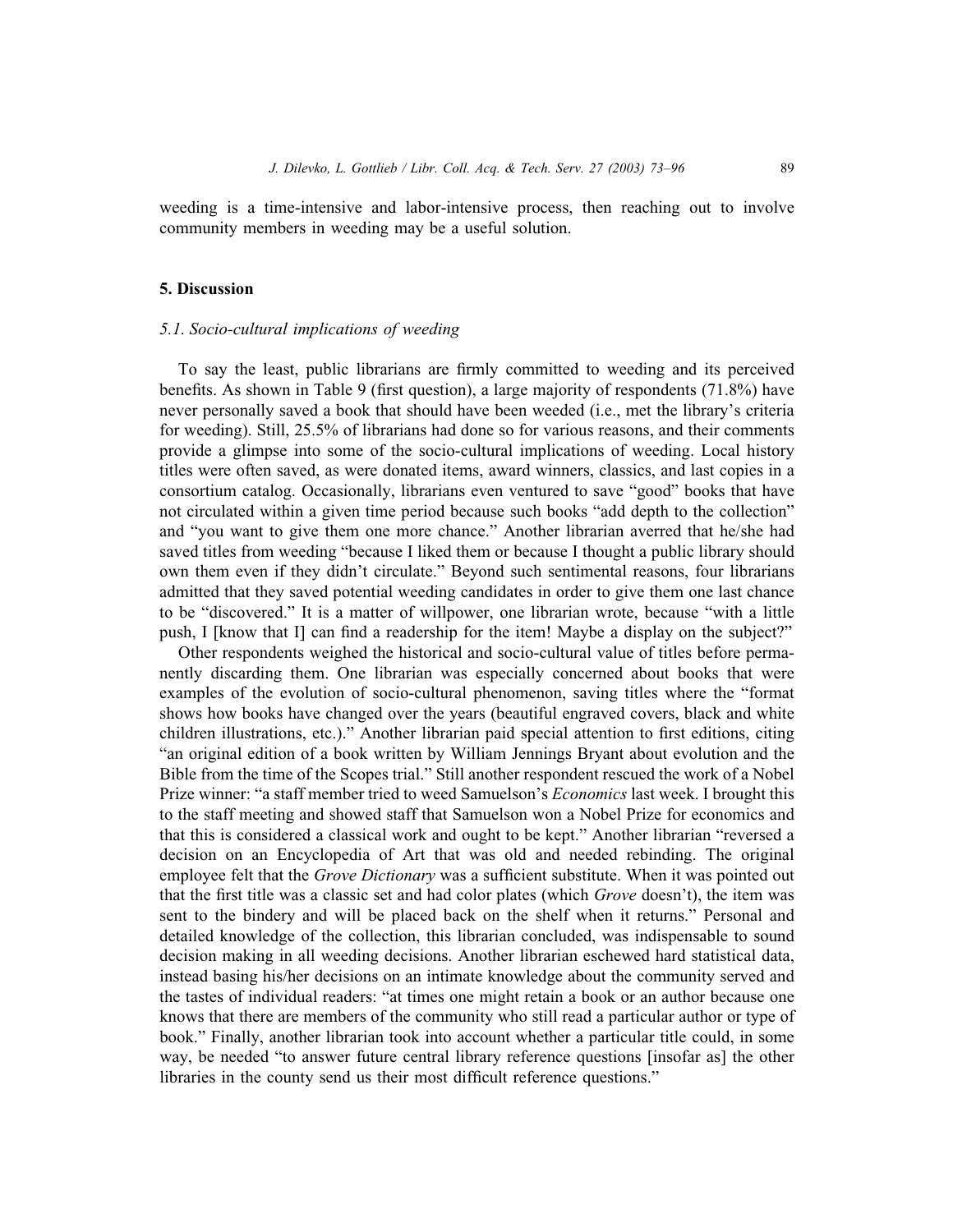Perhaps the most intriguing comments came from three librarians who were not convinced that circulation statistics were reliable indicators about which books to weed. One of these respondents wrote that "sometimes books that end up on the bottom shelf do not circulate and when you shift the shelves and move it up a shelf or two, it will circulate." Two others suggested that poor circulation figures for a particular title were the result of faulty classification or misleading subject headings, and would therefore order the cataloging department to make appropriate changes. According to these librarians, prudent judgment and professional knowledge about the value of a title should never be replaced by a blithe trust in statistical data. There may, in fact, be alternate explanations for low circulation figures, and it is the responsibility of the librarian to consider such possibilities.

For the librarians quoted above, weeding criteria that are based primarily on circulation counts reduce the ambit of their job to one of rote and technocratic procedure. For them, a constellation of human factors and professional insight should, instead, guide every weeding decision. Nonetheless, as Table 9 makes clear, these librarians are in the minority. Much more common is the view that, as one librarian bluntly stated, "I have no love affairs with any particular author or title." In many ways, the seemingly tedious and simple question of weeding brings into focus the emergent divide in the library profession between proponents of dispassionate managerial efficiency and those who approach librarianship from a more intellectual and humanistic-oriented viewpoint. For the former group, weeding is, for the most part, a means to offer a better product line; for the latter group, weeding is a balancing act that necessitates careful attention to a broad spectrum of interconnected issues, including classification, subject headings, reference work, tastes of individual readers, and the generalized knowledge and sensibility that comes from being able to recognize the value of Samuelson's *Economics*, color plates, and illustrated children's books.

As indicated in Table 9 (second and third questions), survey respondents were nearly unanimous in believing that weeding increases book usage (91.8%) and patron satisfaction (86.1%). This is not unexpected. It is interesting to note, however, the language of the arguments they use to make their point. Again and again respondents explained that overcrowded shelves repel patrons and discourage browsing. Patrons are accustomed to gleaming displays of new books at ever-increasingly sophisticated area bookstores, and they therefore have come to expect similar wares and displays at their local library. One survey respondent compared browsing at the library with "shopping in a large department store there is so much merchandise, it is hard to see what there is and easy to get discouraged." Another librarian wrote that "crowded shelves and worn-out books are distasteful, especially to busy customers." In fact, the idea of busy lives was a recurring theme in these answers. Libraries are now frequented by "busy customers," who are accustomed to fast service in familiar and comfortable surroundings such as shopping malls. If the library does not provide a similar "shopping" experience, the "busy customer" will simply go elsewhere. As one librarian wrote, "I think public libraries are in direct competition with the national bookstore chains like Barnes and Noble. The public has come to expect shelves stocked with fresh, new clean books whether they are in their local library or in a bookstore." Another librarian noted that patrons are not so much interested in "early attic" collections. Or consider the views of the following librarian: "As a customer, I believe I would be more inclined to do business at a store where I don't have to wade through a lot of outdated, unappealing merchandise to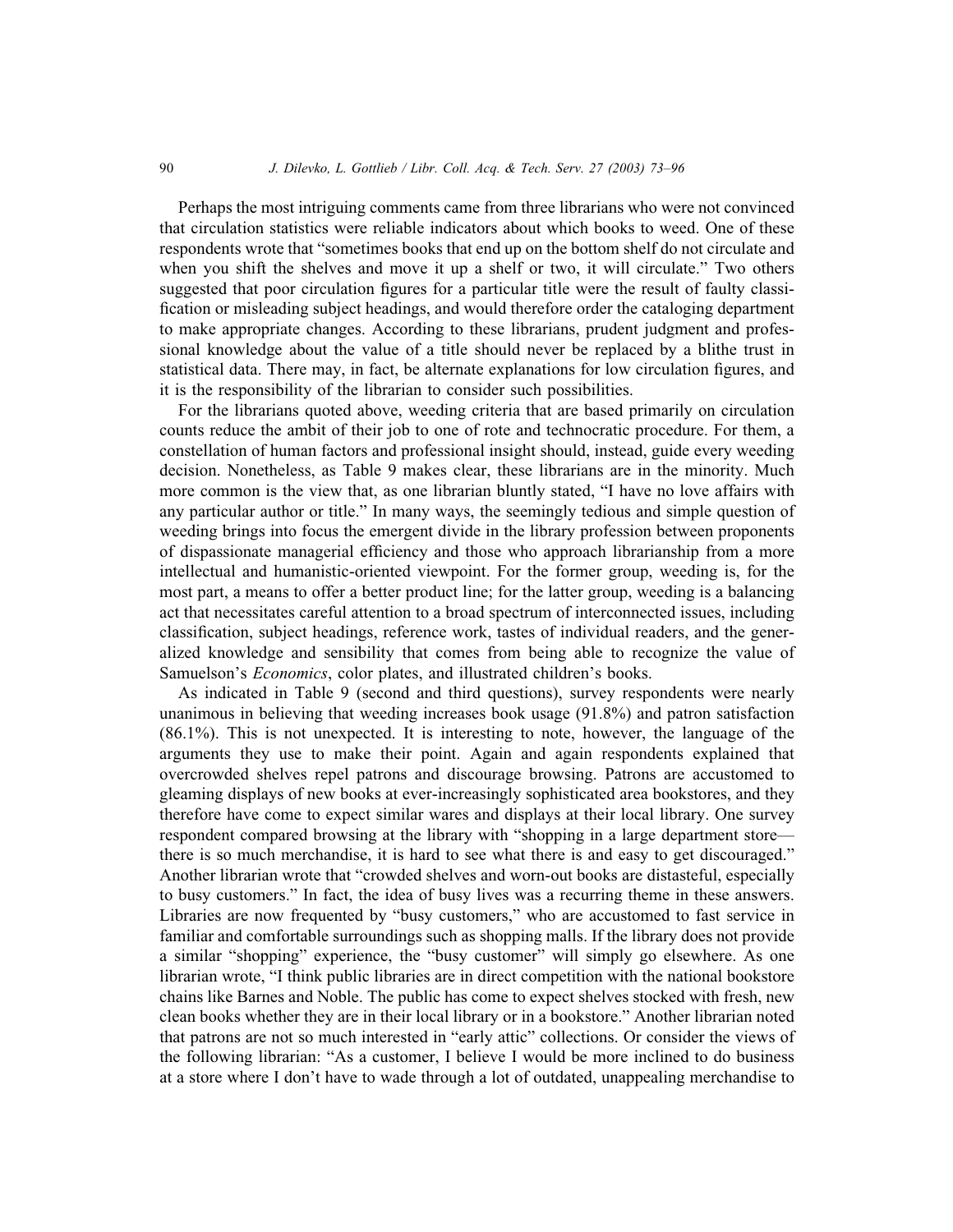find what I need and want. I would probably visit less often and certainly make fewer impulse purchases. I believe the same theory applies to library customers' use patterns." And, as many librarians pointed out, weeding also increases the level of trust between the library and its patrons. Outdated and obsolete materials may lead to embarrassment or serious mistakes, as in the case of "a teenager who uses an atlas of the USSR" rather than Russia, individuals who rely on a 1970 title about doing their own divorce, or travel guides more than three years old. Here, too, many librarians conceived the library in terms of a store. If a person received faulty goods at a store, would he or she frequent that store again in the future? The implication was: clearly not.

Weeding therefore functions as one way to increase the popularity and prestige of the public library. The result of weeding—a rapid turnover of stock— gives the impression of currency, vitality, and a sound understanding of the principles of the competitive marketplace, where patrons have steadily rising expectations and are constantly comparison shopping among other viable and trustworthy entertainment options. As one librarian explained, "space is tight, books have to earn their space." Competition among books—measured in terms of circulation data—is healthy because the stronger titles drive out the weaker titles, resulting in an overall better consumer experience. Just as a bookstore "remainders" titles that do not sell to make room for the constant arrival of new titles and to increase its sales and hence its profits—thus justifying its continued existence—so the public library must also do something to remove titles that do not circulate in order to retain and increase its budget allocations, which are often set in relation to the value and esteem in which the community holds the library, which in turn depends, to a large degree, on circulation figures. Also, just as a grocery store pulls discontinued and perishable items from its shelves to ensure that its customers do not suffer harm, the comments of some librarians suggested that libraries must treat information as a commodity that has an expiry date. In many respects, then, weeding not only allows the public library to make a claim to be a competitive force in the new entertainment marketplace, but it also allows the library, as four respondents put it, to provide "clean" and "fresh" material that will give patrons a "safe" feeling. As one librarian summarized, "[p]eople are not into the stuffed looking, dingy, dust smelling type of libraries anymore. They expect atmospheres more like coffeehouses or nice bookstores. People also like fresh smells and organization. I do try. . . to not let any shelf be less than half full and no more than half full. We burn scented candles and everyone loves the fresh smell and atmosphere."

The movement toward homogenization recalls George Ritzer's theory of McDonaldization, where services and procedures once subject to the fluctuations of human interaction undergo a rationalization process that emphasizes efficiency, predictability, calculability, and control [18]. Although named after the fast-food industry, Ritzer argues that the Mc-Donaldization process has expanded to a variety of situations and venues, including credit cards, theme parks, and universities. Brian Quinn suggests that academic libraries too have succumbed, especially in the predictability and standardization of their collection development practices, "resulting in collection content varying less from one library or type of library to another" [19]. To judge by some of the comments presented here, weeding may function as a homogenizing agent in many public libraries, creating a situation where the product lines (books) offered show little variation from library to library. To be sure,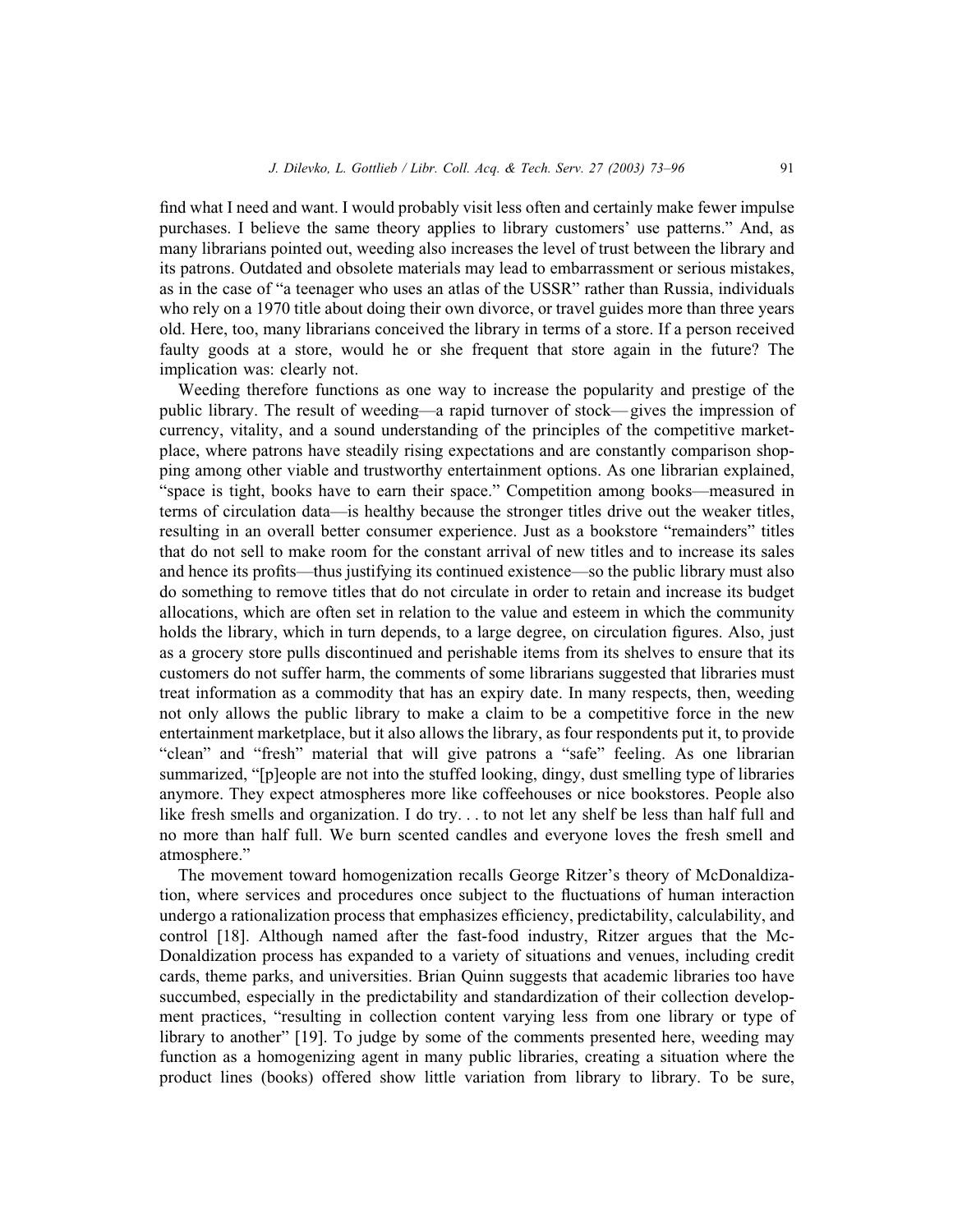librarians would likely be indignant at the suggestion that their local library has no differentiating features from the public library in the next town or city, but such differences are increasingly measured in the same way that McDonald's offers regional variations of its standardized menu in diverse countries.

# *5.2. Weeding and new technologies*

There was a sharp division of opinion as to whether weeding is necessary "in order to make room for new technologies in the public library." As shown in Table 9 (fifth question), slightly more respondents replied in the affirmative (45.9%) than in the negative (39.8%) to this question, with a fairly large minority group hedging their answers with a "yes and no" reply (11.9%). What do these figures mean? Some who replied in the affirmative suggested that, "although technology takes up a large chunk of space," there may actually be space savings once obsolete material is weeded, "especially in the case of reference materials where by the time that a book volume is published the information may be obsolete, while . . . reference materials. . .available in non-print formats are extremely current." Another librarian wrote that "weeding creates floor space for emerging technology—that is a good thing [because] patrons want information in all formats, not just print versions." Still another librarian indicated that "weeding is necessary to have space for just about anything new.... The space necessary for audio books, CDs, and videos as well as more public access computers has to come from the space that is used or could be used by books." In this regard, there were a number of librarians who offered stories about how they had had to eliminate "hard-copy back periodicals" or "3,000 hardback fiction books" to find sufficient place for computer workstations.

Those who responded in the negative to this question argued that weeding and the increase of information technologies in public libraries were independent phenomena. One librarian observed that "each medium has its place and weeding is done to make room for new books"; another was equally adamant that "we do not weed to make room for new technologies. We weed to make room for newer book titles." Others noted that "it really depends upon how much space and money you have." One respondent, calculating that a properly sized public computer workstation takes about as much space as 500 books, admitted that there are "real tradeoffs," but believed, overall, that books and new technologies supplement one another. The real issue, according to this individual, was "expanded space" in the form of larger library buildings. Indeed, the theme of larger buildings reappeared again and again. Libraries are not so much increasing weeding to make room for new technologies as they are increasing total square footage: "we are planning for building expansion"; "we are building bigger libraries"; "we have enlarged 4 libraries and are planning a 5<sup>th</sup> to enlarge." Yet, as one librarian lamented, "what I am seeing here, and we are not unique, is a large percentage of our Internet stations being used for e-mail and chat—not what we envisioned when we started the service." Although increasing library size may resolve the vexed issue of "weeding for the sake of new technologies," what happens when those new technologies become mere e-mail and chat stations? In such cases, the mission of the public library has evolved—for better or worse. But it is an evolution that may come at the expense of weeded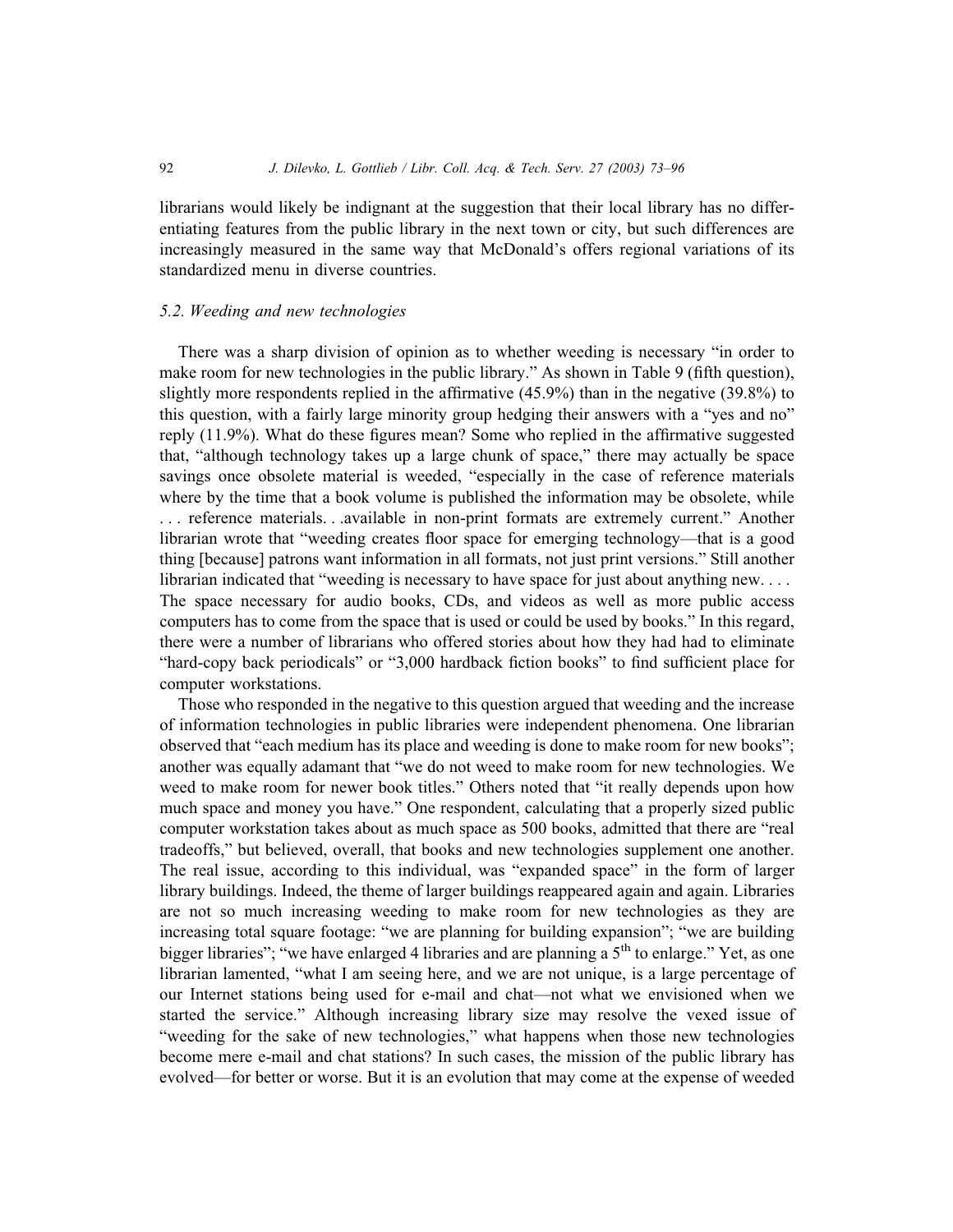books that have been replaced by new technologies that may not be being used for their intended purposes.

# **6. Conclusion**

As one of the final questions in this study (See Table 1, Question 16), librarians were asked to state their personal philosophy of weeding "not taking into account the procedures that your library actually follows in weeding." Of the 292 answers received to this question, 245 respondents (83.9%) indicated that weeding is essential or vitally necessary for the ongoing good of the library, while only 22 respondents (7.5%) wanted less weeding to occur. Their beliefs could be summed up as follows. Weeding is a fundamental activity that must be encouraged and embraced. Collections must be current, and must reflect what the community needs and will use. Certainly, weeding is personally difficult for many librarians because of their innate love of books, but if the public library is to be perceived as an appealing place, weeding is absolutely required. Weeding increases circulation, and increased circulation means that the library is "serving its community well." In addition, an up-to-date collection reflects a sense of responsibility, care, diligence, work, and a high level of knowledge among staff members. Accordingly, such a collection is more valuable to the community than one that gets used infrequently. Weeding also has a host of welcome byproducts. For example, staff members familiarize themselves with what does and does not circulate, thus greatly improving overall collection development choices. Weeding forces staff members to come face-to-face with obsolete information, which stimulates an awareness that reference sources must constantly be reviewed so as to provide patrons with correct information. The following response encapsulated the feelings of many:

My personal philosophy of weeding is that when a patron comes to the library for information, by virtue of an item residing on the library shelf, the patron will believe it is the best information available. Children are especially vulnerable, as they do not have the ability to discern what is good information. These younger patrons deserve their materials to be held to the same high standards as the adult materials. Having nothing on a subject is better than having materials that are misleading, inaccurate, and out-of-date.

Indeed, another librarian pointed out that weeding speaks to the very professionalism of librarians and the esteem in which libraries are held by the general public. "If librarians were held to the same professional standards as doctors and lawyers, we would need malpractice insurance to cover our liability in continuing to make available some of the *misinformation* on library shelves" (original emphasis). Weeding thus goes to the very core of the professional responsibilities of the librarian. Whether it is viewed as a "necessary evil" or as a pleasant task that demarcates the public library from the local archives or academic library, weeding, according to one respondent, should be something that is viewed as a professional task of the highest intellectual order. "If [weeding] is not done, there is just another reason not to have librarians . . . in this modern age of 'dumbing down' professions and replacing them with mindless clerks and voicemail. . . . "

Many of the views of the public librarians surveyed here find echoes in prescriptive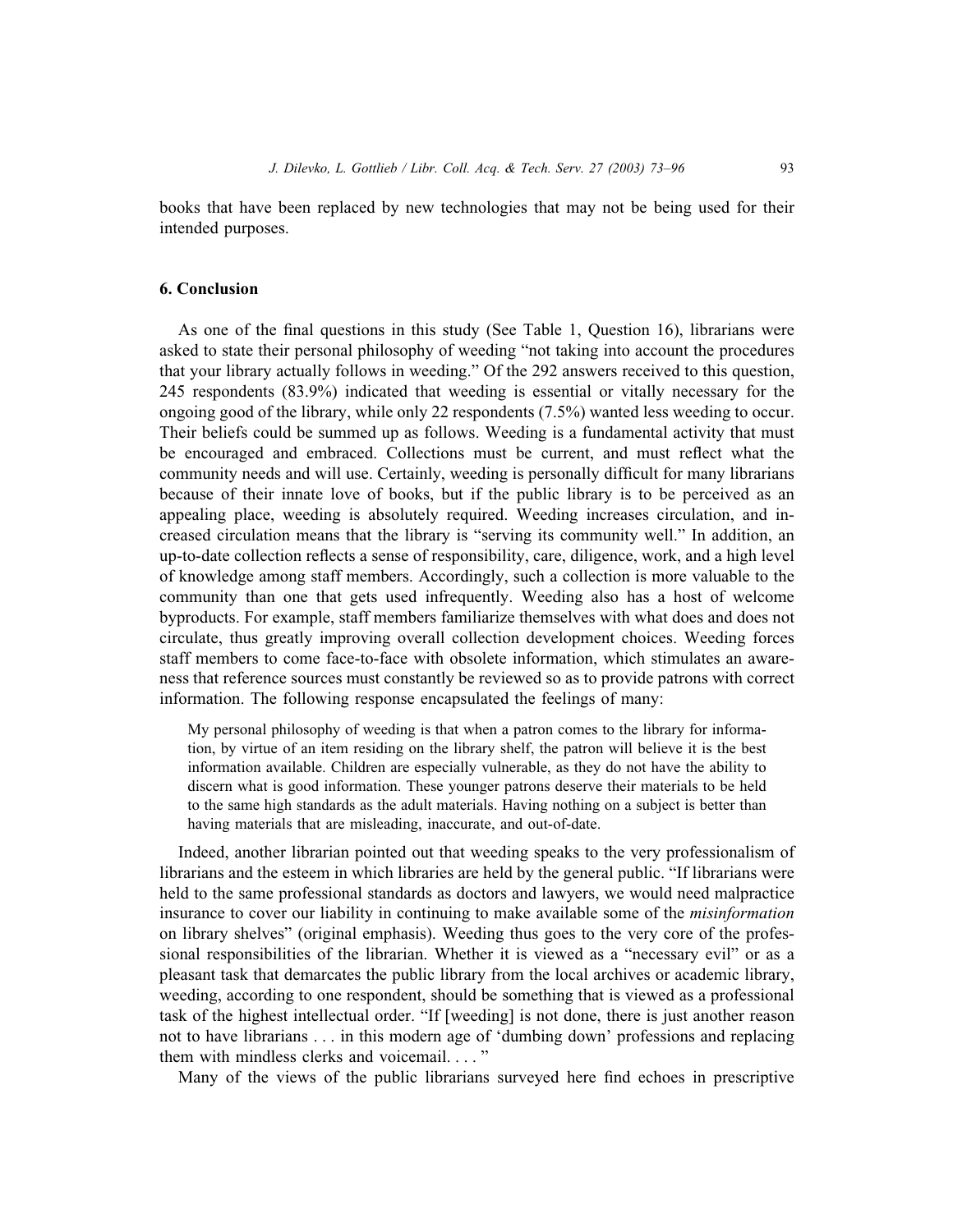studies about the advantages of weeding. Segal, for instance, suggested that weeding has six advantages: saving space; saving time of patrons and staff; making the library more appealing; enhancing the reputation of the collection for reputability and currency; providing information about which items need to repaired or replaced; and providing feedback on the strengths and weaknesses of the collection [20]. There was an overwhelming belief that weeding increased book use  $(91.8\%)$  and the satisfaction of patrons  $(86.1\%)$ —so much so that 71.8% of public librarians had never saved a book that was designated for weeding (see Table 9). Moreover, 53.7% of surveyed librarians felt that weeding was a long-term timesaver, making both collection development and reference easier and faster (see Table 9). Many of the librarians subscribed to Sharon Baker's view that weeding decisions are, essentially, "product decisions" that must take into account varying life cycles [21].

At the same time, weeding is far from being simple, nor can it be reduced to an activity without broad implications. In fact, weeding raises a swirl of crucial issues that go to the very heart of library work. It gives rise to questions about the nature of what it means to be a library professional, as well as questions about the role and nature of the public library within the community and in the global competitive marketplace. It touches upon issues connected with new information technologies, and the juggling act that public libraries must perform to maintain both print collections and electronic resources. Weeding now has become an integral part of library and collection management procedures and protocols, contributing to the discursive formation of the public library as a venue that offers safe and clean "product lines" with various natural life cycles and expiry dates. Of course, the concept of weeding cannot be held responsible for commodification and homogeneity, but, in its current manifestation, weeding procedures that do not take into account factors other than circulation may have the effect of exacerbating commodification and homogeneity in the public library. When only the most popular books are found on library shelves, the intellectual choices available to patrons shrink and become standardized.

To be sure, the standardization process begins with selection. For example, in a study of how many "best general-interest books" of 1999 and "best academic books" (including books about the "democratic process") are held by 20 public libraries across the United States, John Budd and Cynthia Watt have shown that, while 29 of the 30 "best generalinterest books" are held at rates of more than 70% by the surveyed libraries, only 8 out of 19 "best academic books" are held at rates of more than 70% by the surveyed libraries [22]. These figures suggest that many public libraries initially have a uniform range of titles for patrons to choose from. But that range could shrink even further when the books in both "best" categories are weeded to reflect circulation data and to make way for new "best books." Public librarians will have to determine whether these standardization processes are positive and negative, and act accordingly.

Weeding may also contribute to making public library collections ephemeral. There is no denying that many public library patrons seek current materials, yet there are also users who desire older material, whether for pleasure or historical research. Although many respondents emphasized that it is the role of academic libraries and archives to preserve older materials, it is also true that such research venues are not always accessible to the public, whether because of distance or lack of institutional affiliation. As Matthew Simon observes, even though the public library is now perceived as a community and social center, a play space,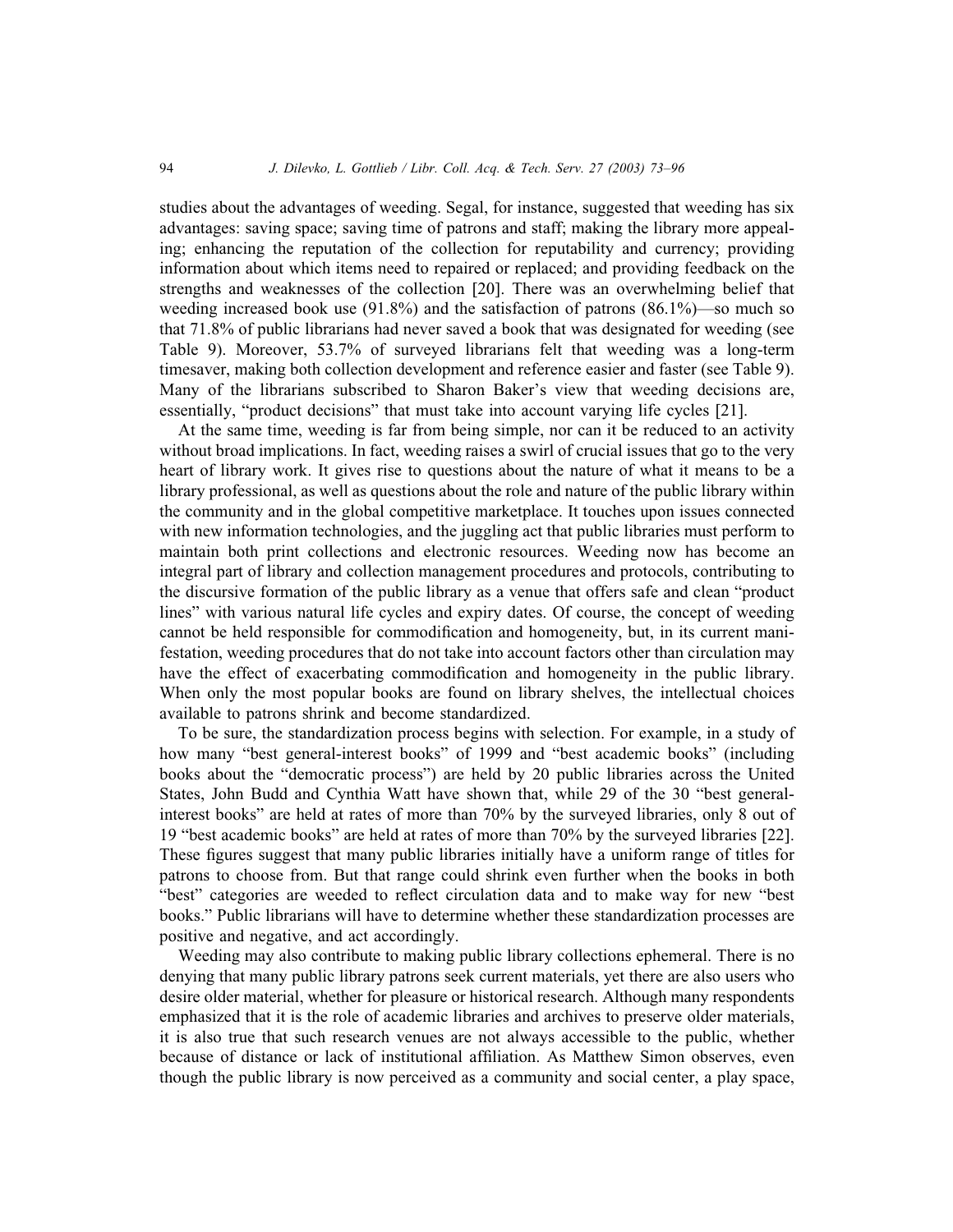a study hall, a museum, and a cultural center, it also remains a "window on the world" and a "warehouse of explosives . . . whose shelves are ranked with the most furious combustibles in the world—the brains of men" [23]. Based on their views about weeding, many public librarians operate under the assumption that the only worthy "furious combustibles" are those of recent vintage. This may not necessarily be the case. If the library is to remain "a place of energy . . . where one discovers a different but more valuable text while looking for a particular title" [24], it is important to understand fully how weeding does, or does not, contribute to making the library intellectually dynamic for all members of the public.

### **Acknowledgments**

We would like to acknowledge Moya K. Mason, who provided research assistance for this project. We also acknowledge the students enrolled in the class FIS 2127 Collection Development and Evaluation at the University of Toronto during the 2000 Fall Term. Their names are listed in Appendix A.

# **Appendix A**

# **Names of students who sent out surveys for this study**

Esther Atkinson Joanne Bainbridge Robin Bergart Maryann Breukelman Keren Dali Helen Flint Denis Frias Glenda Garbutt Heather Glerum Viveca Gretton Susan Kun Alexander Magno Jo-Ann McQuillan Loyd Mbabu Patricia Richl Mark Rose Jessica Ross Brian Vetruba Carolyn Ziegler

### **References**

[1] Roy, L. (1994). Weeding. In: A. Kent, & H. Lancour (Eds), *Encyclopedia of library and information science* (p. 352–98). New York: Dekker (Volume 54, Supplement 17).

[3] Breisch, K. A. (1997). *Henry Hobson Richardson and the small public library in America: a study in typology* (p. 222–7). Cambridge, MA: The MIT Press.

<sup>[2]</sup> Ibid., p. 355.